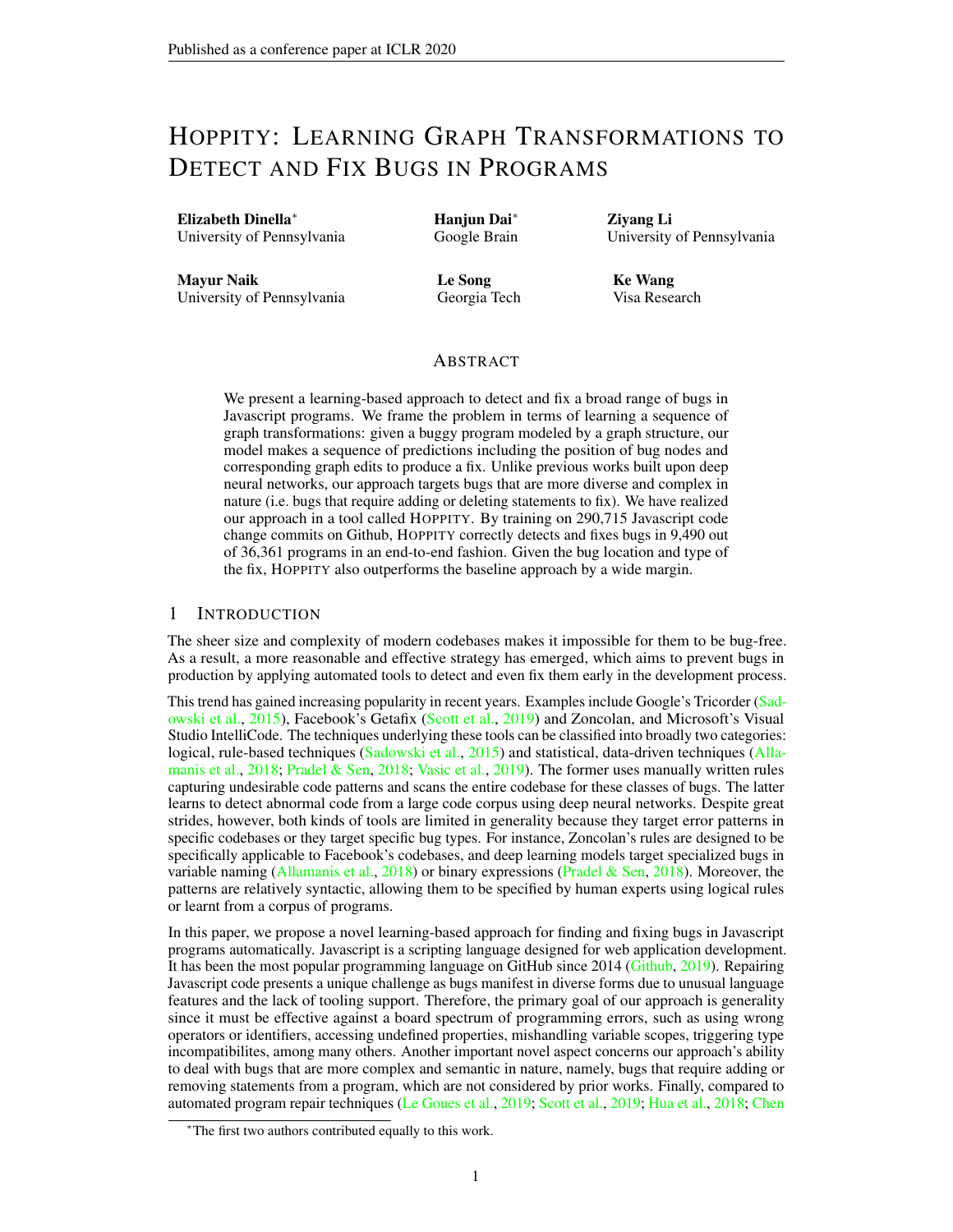[et al.,](#page-9-5) [2018\)](#page-9-5) which require knowledge of bug location, this paper presents an end-to-end approach including localizing bugs, predicting the types of fixes, and generating patches.

We design our model architecture in a similar vein as a Neural Turing Machine (NTM) [\(Graves et al.,](#page-9-6) [2014\)](#page-9-6). It consists of an external memory (a Graph Neural Network) for embedding a buggy program and a central controller (an LSTM) that makes a sequence of primitive actions (e.g., predicting type, generating patch, etc.) to perform a fix. The multi-step decision process is implemented by an autoregressive model. Crucially, our model differs from the standard NTM in how the memory is manipulated: apart from the common read and write operations, the controller can also expand or shrink the memory when adding or deleting nodes in the original graph.

We have realized our approach in a tool called HOPPITY. By training on 290,715 Javascript code change commits collected from Github, HOPPITY correctly detects and fixes bugs in 9,490 out of 36,361 programs using a beam size of three.

### 2 MOTIVATING EXAMPLES

Javascript is quite different compared to traditional object-oriented languages (e.g. C++, Java, or C#). In addition to the weak, dynamic typing discipline of scripting languages, Javascript supports many peculiar features that do not exist in other languages. For example, it allows a property (i.e., a field) to be added to or removed from an object at runtime. As another example, Javascript did not support block-level scoping until recently, allowing a variable defined in a block structure such as a for loop to be exposed to the entire function in which the loop occurs. While the latest ES6 language standard incorporates block-level scoping, developers have been programming without it for decades, resulting in a large body of legacy code. Finally, Javascript's eval function, which interprets and executes a string as a code fragment, is widely regarded as a major source of bugs and vulnerabilities. All of these aspects make programming in Javascript a frustrating and error-prone experience.

<span id="page-1-0"></span>

(c) copy function should have also been included in (d) parseInt should have been removed because === the highlighted list. implies this.value is an integer.

Figure 1: Example programs that illustrate limitations of existing approaches inculding both rulebased static analyzers and neural-based bug predictors.

Static analyzers aim to detect common coding errors in Javascript programs by applying logical rulebased reasoning on source code. TAJS [\(Jensen et al.,](#page-9-7) [2009\)](#page-9-7) and ESLint [\(Zakas,](#page-10-3) [2013\)](#page-10-3) are prominent examples. These tools face important challenges to be effective. We present several examples in Figure [1](#page-1-0) to illustrate their limitations. Due to the complex nature of client-side web APIs, TAJS and ESLint choose to ignore analyzing built-in libraries for the sake of scalability. As depicted in Figure [1a,](#page-1-0) when developers mistakenly capitalize the first letter of innerHTML, a property of class Element in DOM (Document Object Model), both analyzers fail to catch the error. Javascript will then silently allow developers to set the previously non-existent property InnerHTML to the empty string. Later, when developers attempt to access the intended property, innerHTML, the program will crash and potentially cause a security vulnerability or incur a costly debugging experience. Additionally, static analyzers can never deal with functional bugs (i.e., errors that violate the program specification and yet conform to the coding rules). Figure [1b](#page-1-0) shows one such example. The goal is to split a string using regular expressions. However, the program incorrectly splits the input ' and ' into ['', ' and ', ''] instead of ['', ''], which is what the developer intended. Since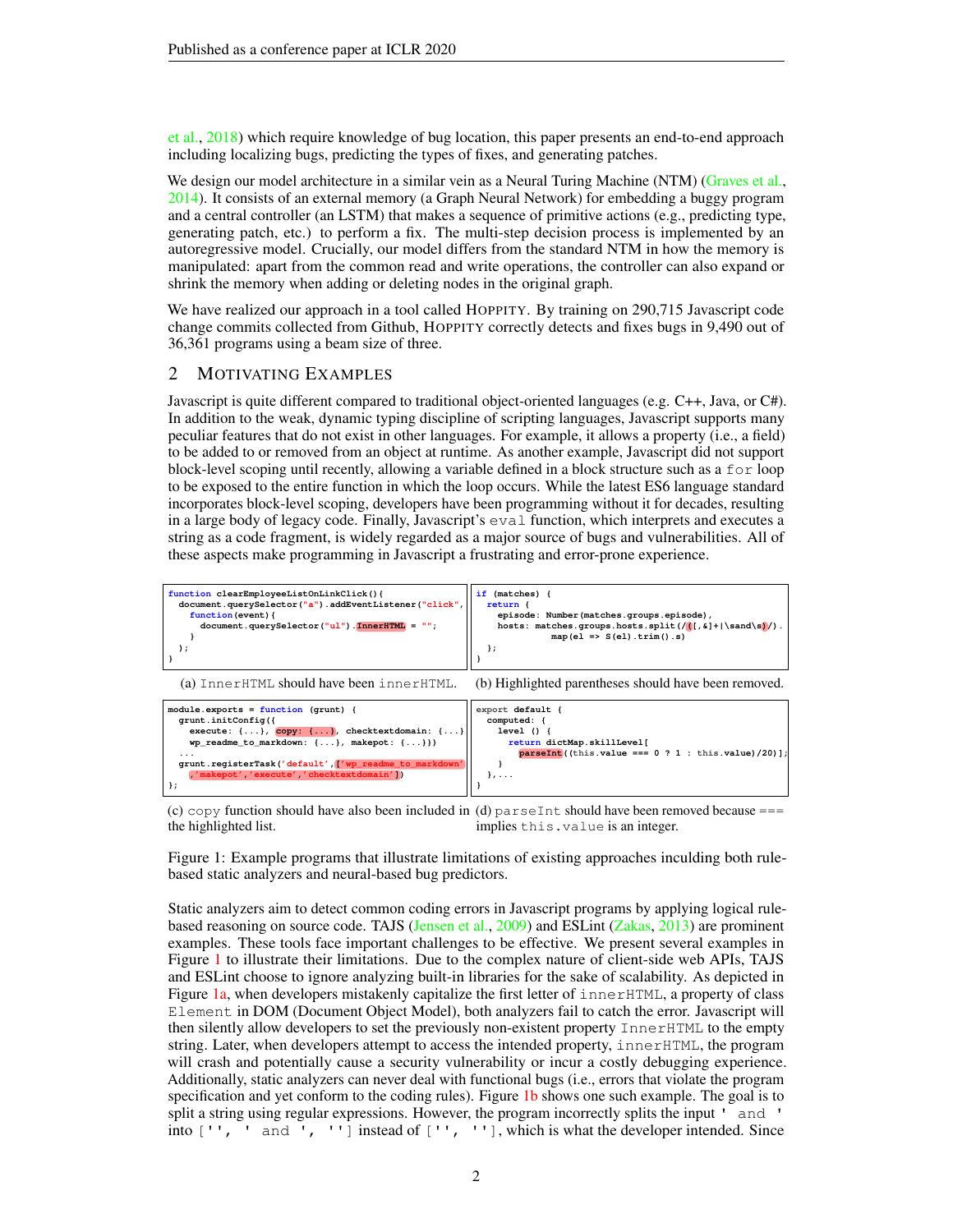<span id="page-2-0"></span>

Figure 2: Code repair as graph transformation. Each step the source code graph is edited via one of the operator module until STOP is triggered by controller.

the error is simply a mismatch between the developer's implicit specification and implementation, static analyzers are incapable of catching it.

The bugs that static analyzers missed in both cases are in hindsight quite obvious to human programmers. The criteria they use is very simple: any code snippet that seems to deviate from common code patterns is likely to be buggy. This is precisely the observation that our approach seeks to mimic. In particular, if a model observes a property or an unusual way of splitting strings that never appeared in the training data, it is likely to recognize those abnormal code fragments as potential bugs. The main advantage of our approach over existing neural-based bug detectors [\(Allamanis et al.,](#page-9-0) [2018;](#page-9-0) [Pradel](#page-9-1) [& Sen,](#page-9-1) [2018;](#page-9-1) [Vasic et al.,](#page-10-2) [2019\)](#page-10-2) is its generality. Unlike prior works that target specific classes of bugs (e.g., variable naming issues or binary expression bugs), we train a single model to deal with a wide range of bug types, encompassing all previously proposed ones. Compared to past approaches that leverage a graph-based neural network model [\(Allamanis et al.,](#page-9-0) [2018\)](#page-9-0), our model is capable of more sophisticated transformations such as adding or removing nodes, as shown in Figure [1c](#page-1-0) and [1d.](#page-1-0) Finally, our model not only locates but also fixes bugs, whereas program repair [\(Le Goues et al.,](#page-9-3) [2019;](#page-9-3) [Scott et al.,](#page-10-1) [2019;](#page-10-1) [Hua et al.,](#page-9-4) [2018;](#page-9-4) [Chen et al.,](#page-9-5) [2018\)](#page-9-5) or bug localization [\(Ball et al.,](#page-9-8) [2003;](#page-9-8) [Jose & Majumdar,](#page-9-9) [2011;](#page-9-9) [Wang et al.,](#page-10-4) [2019\)](#page-10-4) techniques only solve a single task.

#### 3 MODEL

We model the problem of detecting and repairing bugs in programs as a structured prediction problem on a graph-based representation of programs. Given a graph  $g_{buq}$  that represents a buggy program, we wish to predict a graph  $g_{fix}$  that represents the fixed program. Our model aims to capture the structured prediction by a sequence of up to  $T$  steps of graph transformations:

<span id="page-2-2"></span>
$$
p(g_{fix}|g_{bug};\theta) = p(g_1|g_{bug};\theta)p(g_2|g_1;\theta)\dots p(g_{fix}|g_{T-1};\theta)
$$
\n(1)

The high-level overview of the graph sequence transformation is shown in Figure [2.](#page-2-0) Different programs may need a different number of steps  $T(g_{buq})$  which is also determined by the model.

We first introduce our representation module for programs in Sec [3.1.](#page-2-1) We then elucidate each step of the above transformation in Sec [3.2.](#page-3-0) Finally, we summarize and present the full model in Sec [3.3.](#page-4-0)

#### <span id="page-2-1"></span>3.1 PROGRAM REPRESENTATION

Programs written in a high-level language have rich structure. Researchers have proposed graph-based representations to capture this structure [\(Allamanis et al.,](#page-9-0) [2018\)](#page-9-0). We start with this approach of representing programs using graphs with certain modifications for our task.

As shown in the left part of Figure [2,](#page-2-0) we first parse the program's source code into an abstract syntax tree (AST) form that captures the program's syntactic structure. We then connect the leaf nodes with SuccToken edges. Unlike previous approaches, we additionally add value nodes that store the actual content of the leaf nodes, with special ValueLink edges connecting them together. The purpose of introducing this additional set of nodes is to provide a name-independent strategy for code representation and modification, which we elucidate in the next section. Hereafter, we use  $g_{fix}, g_{buq}$ or g in general to represent either the source code or the corresponding graph structure.

After representing the program as a graph, we use a Graph Neural Network (GNN) [\(Scarselli et al.,](#page-10-5) [2008\)](#page-10-5) to map the graph into a representation in a fixed dimensional vector space. Specifically, given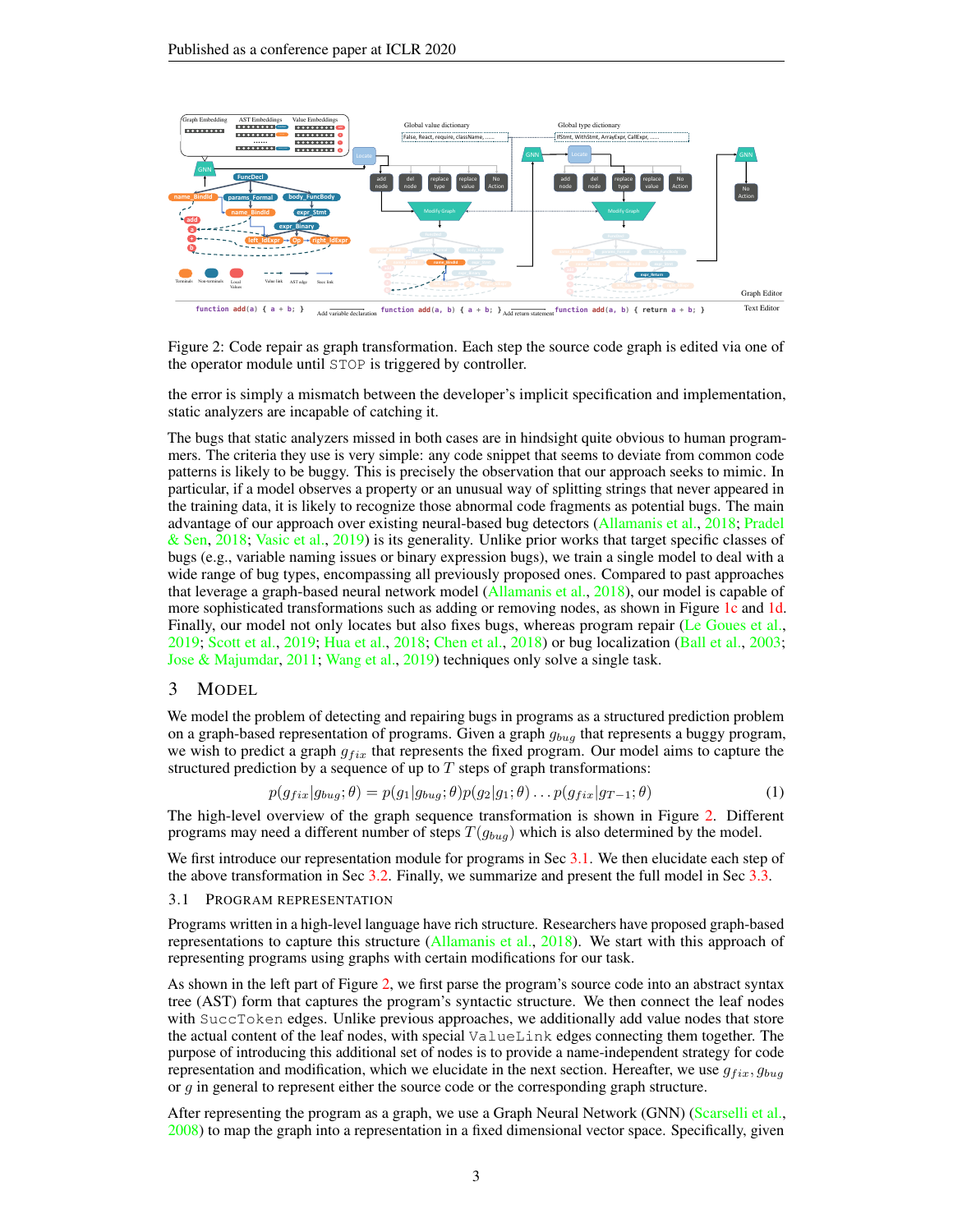<span id="page-3-1"></span>

Figure 3: Graph edit operators with low-level primitives.

a graph  $g = (V, E)$  with set of nodes V and edges E, we need a function  $f(g) \mapsto (\mathbb{R}^d, \mathbb{R}^{|V| \times d})$ to obtain the d-dimensional representation of graph q (denoted as  $\vec{q}$ ), as well as representations of individual nodes  $v \in V$  (denoted as  $\vec{v}$ ). To parameterize  $f(\cdot)$ , we employ the form in GIN [\(Xu et al.,](#page-10-6) [2018\)](#page-10-6), with our adaptation to our multigraph for program representation in the following manner:

<span id="page-3-2"></span>
$$
h_v^{(l+1),k} = \sigma(\sum_{u \in \mathcal{N}^k(v)} \mathbf{W}_1^{l,k} h_u^{(l)}), \forall k \in \{1, 2, ..., K\}
$$
  

$$
h_v^{(l+1)} = \sigma(\mathbf{W}_2^l[h_v^{(l+1),1}, h_v^{(l+1),2}, ..., h_v^{(l+1),K}] + h_v^{(l)})
$$
 (2)

where  $\mathbf{W}_1^{l,k} \in \mathbb{R}^{d \times d}$ ,  $\mathbf{W}_2^l \in \mathbb{R}^{dK \times d}$  are model parameters and  $\sigma(\cdot)$  is tanh in this implementation.  $K$  is the total number of edge types in this multi-graph representation. In the end, the node embedding is  $\vec{v} = h_v^{(L)}$ , where L is the total number of propagations in the GNN.  $\mathcal{N}^k(v)$  is the set of neighbors of node v that are connected by edge with type k. Following GIN, the graph representation  $\vec{g}$  is the aggregation of  $h_v^l, \forall l \in 0, 1, \ldots, L$ . We use max pooling to aggregate  $h_v^l$  for each l, and then take the average of these  $L + 1$  vectors to obtain  $\vec{q}$ .

Initially, we use the node type as one-hot features as a starting value for  $h_v^{(0)}$ , where the types are either obtained from the AST representation, or from the *local value table* as shown in Figure [2.](#page-2-0) Note that we don't use features like variable names or function names in this graph representation, as different programs may follow different naming conventions. Instead, we focus on the syntactic structure of the source code, so as to enable naming-agnostic representation across different programs.

#### <span id="page-3-0"></span>3.2 ONE-STEP GRAPH EDIT

There are five types of operators to choose from for a single step graph edit, namely, adding a node (ADD), deleting a node (DEL), replacing a node value (REP\_VAL), replacing a node type (REP\_TYPE) and stop (NO\_OP). When combined with multi-step edits, these operators suffice to capture a rich variety of code modifications. These operators share some common low-level primitives, such as finding the location, predicting value, etc. We first introduce the individual low-level primitives and then present how to assemble these for each type of graph edit operator.

#### 3.2.1 LOW-LEVEL PRIMITIVES

Our low-level primitives contain location, type, and value prediction. These primitives can be combined for different operators later on. In this section, we assume the availability of a controller, represented as  $\vec{c} \in \mathbb{R}^d$ . It keeps track of the global state, including the original source code, as well as the edits made so far. We will elaborate this when we assemble different primitives together.

Location The *location* primitive locates a specific position in the source code. While it corresponds to region selection in the original text representation, with the graph representation, we can easily treat it as a node selection step. As different programs have different numbers of nodes, we employ a pointer network [\(Vinyals et al.,](#page-10-7) [2015\)](#page-10-7) into the graph structure. Specifically, after obtaining the node embeddings  ${\{\vec{v}\}}_{v\in V}$ , we select the node via  $loc(\vec{c}, g) = \arg \max_{v\in V} \vec{v}^\top \vec{c}$  for simplicity.

Value The *value* primitive assigns a value for a leaf node in the AST. Instead of predicting the replace-ment value using a language generative model [\(Chen et al.,](#page-9-5) [2018\)](#page-9-5) or GNN score function [\(Allamanis](#page-9-0)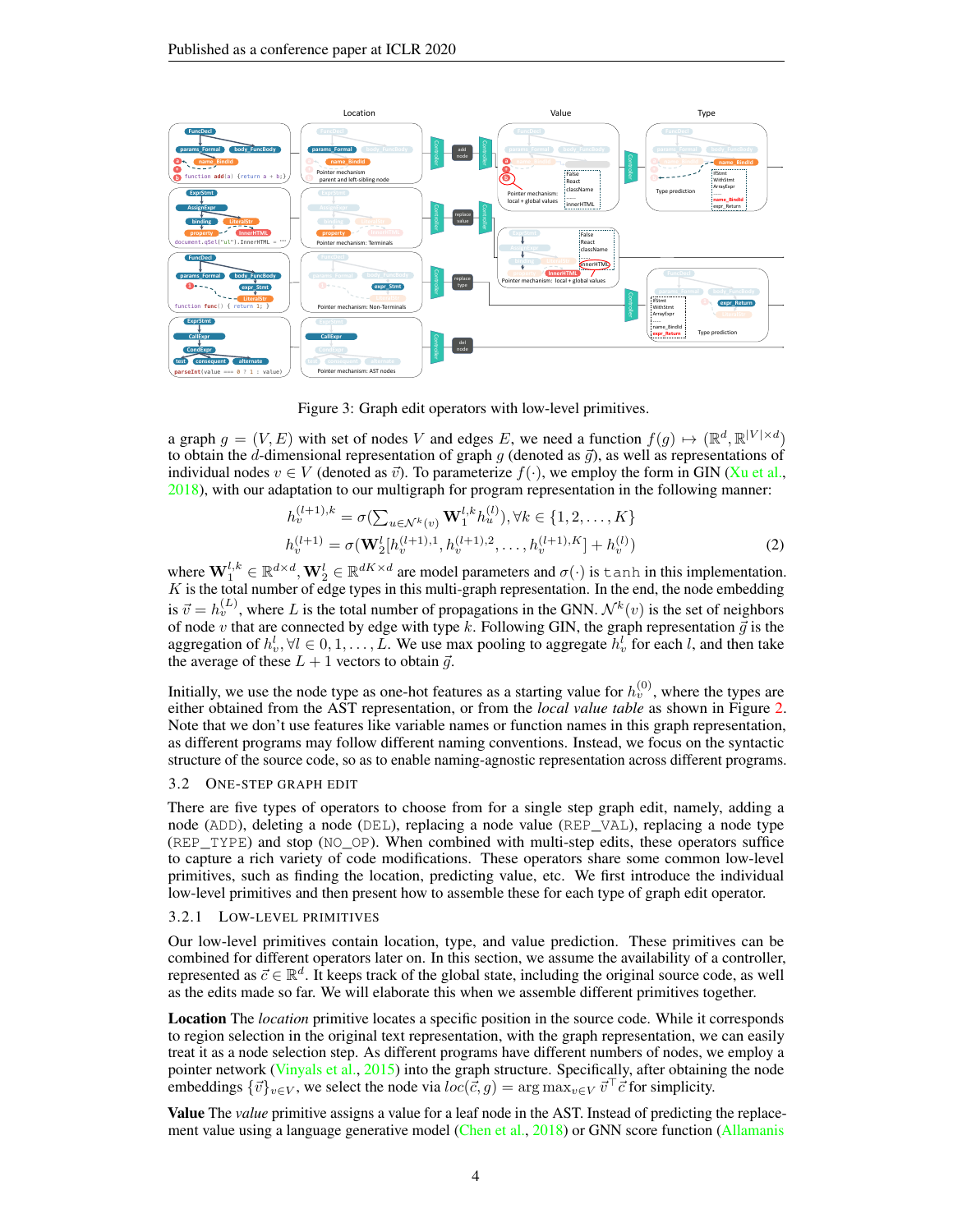[et al.,](#page-9-0) [2018\)](#page-9-0), we adopt the attention mechanism to let the model to choose from either the values appearing in the current file (local value table), or a collection of global values that are common for the specific language. Let  $D_{val}$  be the global dictionary of commonly used leaf-node values in the language, where each item  $i_v \in D_{val}$  is associated with a vector representation  $\vec{i_v} \in \mathbb{R}^d$ . The local value table is denoted as  $V_{val}$  which is a subset of the nodes in current graph. Then, the value is predicted via  $val(\vec{c}, g) = \text{argmax}_{t \in D_{val} \cup V_{val}} \vec{t}^\top \vec{c}$ . Again we use inner product simply for efficiency, while more expressive score functions can also be used.

Type The *type* primitive assigns the type for non-terminal nodes in an AST. As the total possible number of types is finite and fixed for a given language, the type prediction is simply a multiclass classification problem. However, we can utilize the AST grammar checker with contextual information to prune the output space. To predict the type of a given non-terminal node, we can obtain its parent node and current children. Then, by looping over the valid production rules at the current location, we can obtain a list of all valid types. The final type is only chosen from this set.

#### 3.2.2 GRAPH EDIT OPERATORS

The t-th round of edit starts with the current graph  $g_{t-1}$ , the corresponding graph embedding, and the 'macro-context' embedding  $\overline{c_{M}}_{t-1}$  that captures the edit history so far. Every type of edit operation (excluding NO\_OP), requires prediction of the buggy location. So, in each round, the *location* primitive is invoked to determine the node to target. Then the edit type  $e$  that is feasible at this location v is predicted out of the five operators. A 'micro-context' embedding  $\overrightarrow{c_{m_t}}$  is obtained from the macro embedding updated by two LSTM calls with location node embedding  $\vec{v}$  and operator embedding  $\vec{e}$ . To summarize:

<span id="page-4-1"></span>
$$
\overrightarrow{c_{M_t}}' = \text{LSTM}(\overrightarrow{g_{t-1}} | \overrightarrow{c_{M_{t-1}}}), \overrightarrow{c_{m_t}} = \text{LSTM}(\overrightarrow{e_t} | \text{LSTM}(\overrightarrow{v_t} | \overrightarrow{c_{M_t}})), \tag{3}
$$

The micro-context embedding is used as the controller throughout the process of each operator. In the following content, we present these operators in detail.

**ADD** This operation adds a new node to the graph. Unlike in [Li et al.](#page-9-10) [\(2018\)](#page-9-10) where the node and corresponding edges are added in separate stages, which would introduce extra complexity, we introduce a simple mechanism that can uniquely add a node and corresponding edges. As is shown in Figure [3,](#page-3-1) this process invokes one *location* primitive, one *value* primitive, and one *type* primitive. The *location* primitive invoked before the edit (*i.e.*, node v) determines the parent of the node to be added, while the *location* primitive called during the edit chooses the left sibling of the node. In a special case where the parent node does not have any children, then such left sibling node is set to the parent node itself. With this information, we can uniquely determine the position to insert into the AST. Finally, the corresponding edges—SuccToken, ValueLink, and AST edges—can automatically be inferred with the location of new node to be added.

As this process is autoregressive, the micro-context embedding is kept updated with all the primitive calls. For this specific operator, the context is updated in the order of:  $c_{m1}^{-1} = \text{LSTM}(v_{sibling} | c_m^{-1})$ ,  $\vec{c_{m2}} = \text{LSTM}(\vec{val}(\vec{c_{m1}}, g) | \vec{c_{m1}})$  and  $\vec{c_{m3}} = \text{LSTM}(type(\vec{c_{m2}}, g) | \vec{c_{m2}})$ . In the end,  $\vec{c_{ADD}} = \vec{c_{m3}}$ summarizes the process.

**DEL** This operator deletes a node and corresponding edges in the graph. If it is a non-terminal node in the AST, then the corresponding subtree is removed as well. The micro-context embedding is updated by the LSTM via the embedding of the node being deleted.

**REP\_VAL** This operator replaces the value of a leaf (terminal) node in the AST. This procedure requires the prediction the value. The leaf node is linked to the new value node in the internal value table via a ValueLink edge. Also, the micro-context embedding is updated by the LSTM via the embedding of the corresponding node and value.

**REP\_TYPE** This operator changes the type of a non-terminal node, which involves *type* primitive steps. The micro-context embedding is updated by the LSTM via the embedding of the corresponding node and type.

<span id="page-4-0"></span>**NO\_OP** This op does not change the graph. It simply denotes the end of the sequence of graph edits.

3.3 GRAPH TRANSFORMATION

Our end-to-end model for graph transformation inference is shown in Alg  $1$ . We denote the buggy graph  $g_{buq}$  as  $g_0$  for simplicity. Then, for the t-th graph edit, the following steps are performed: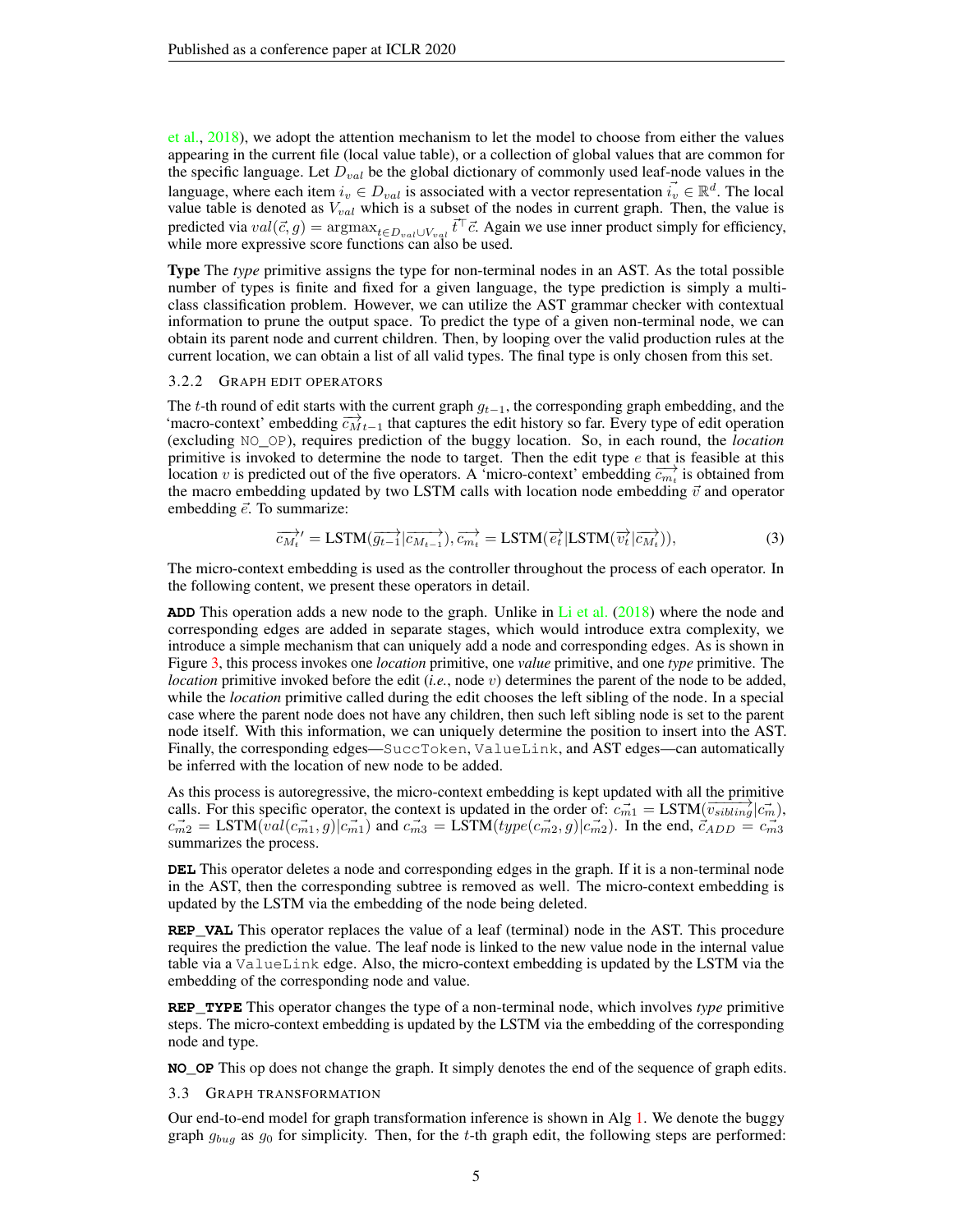- 1. Obtain the graph representation  $\overrightarrow{g_{t-1}}$ and node embeddings. Update the macro-context embedding using  $\overrightarrow{g_{t-1}}$ ;
- 2. Choose edit location  $v_t$  by performing *location* primitive and update the context embedding;
- 3. Pick the graph edit operator  $e_t$  that is compatible with  $v_t$ ; Use both  $v_t$  and  $e_t$ to obtain the micro-context embedding.
- 4. Perform the edit, obtain the corresponding micro-context summary  $\overrightarrow{c_{e}}$  and update the macro-context embedding.
- 5. If the edit is not NO\_OP, then go back to step 1; otherwise return the graph.

<span id="page-5-0"></span>**Algorithm 1** Transformation inference of  $p(g_{fix}|g_{bug})$ 

1: Input  $g_{bug}$  ∼ D and model parameters  $θ$ .

2: Obtain  $\vec{g_0}$ ,  $\{\vec{v}_v \in g_{bug}\} = f_0(g_{bug})$ , let  $c_{M_0}^{\rightarrow}$  be null. 3: for  $t = 1$  to  $\overline{T}$  do 4: Obtain  $\overrightarrow{c'_{M_t}} = \text{LSTM}(\overrightarrow{g_{t-1}} | \overrightarrow{c_{M_{t-1}}}).$ 5: Choose location  $v_t$ , then edit type  $e_t$ ;

- 
- 6: **if**  $e_t = \text{NO}\_\text{OP}$  then<br>7: **set**  $q_T = q_{t-1}$  and 7: set  $g_T = g_{t-1}$  and exit the loop.<br>8: **end if** 
	- 8: end if
- 9: Perform operator  $e_t$  with  $\overrightarrow{c_{m_t}}$  obtained by Eq [3.](#page-4-1)<br>10: Get new graph  $g_t$ , update  $\overrightarrow{c_{M_t}}$  with  $\overrightarrow{c_{e_t}}$ .
	-
- 11: end for 12: Return  $g_T$
- 

This process repeats until it reaches the maximum steps  $T$  or the NO\_OP operator is selected. Note that our framework can capture the situation when the input program is bug-free. In this case, the NO\_OP operator is supposed to be triggered at the first step. Also, each edit step is not limited to a single node level operation. It can be extended to modify a certain substructure (e.g., replace a tree node with one of its children). This in turn allows program repair to be performed in fewer edit steps.

### 4 LEARNING

Given the dataset  $\mathcal{D} = \{(g_{bug}^{(i)}, g_{fix}^{(i)})\}_{i=1}^{|\mathcal{D}|}$  which consists of pairs of buggy code and the fixed code, the learning objective  $\max_{\theta} \mathbb{E}_{(g_{bug},g_{fix}) \sim \mathcal{D}} p(g_{fix}|g_{bug}; \theta)$  maximizes the likelihood of fixes.

Since the probability is factorized according to Eq [1](#page-2-2) where a sequence of transformations is performed, we parse the source code using the SHIFT AST format, and utilize a JSON diff toolbox to compile the code differences into a sequence of AST edits. This serves as the fine-grained supervision mechanism for our graph transformation formulation. Thus, the MLE objective above is realized with the sum of cross entropy loss at each step of graph edits. During training, we jointly optimize the graph representation module  $\{f_t(\cdot)\}_{t=1}^T$ , each of the operator module and the controller module which is parameterized by LSTM. We use the Adam optimizer with  $\beta_1 = 0.9$ ,  $\beta_2 = 0.99$  and initial learning rate of 10<sup>−</sup><sup>3</sup> . Due to the large size of each sample, we use a small batch size of 10 during training. Furthermore, to stabilize the training, we apply the gradient clip with the maximum norm of 5.

### 5 INFERENCE

The inference procedure involves searching for the maximum in the combinatorial space:  $\arg \max_{g_{fix}} p(g_{fix}|g_{bug}; \theta)$ . Since the search space is very large, however, we use beam-search to approximately find the fixes with highest probabilities.

Specifically, we maintain a pool of partially fixed programs  $\{\tilde{g}\}$ , which starts with simply the single buggy program  $g_{bug}$ . The pool size is limited by the beam-search size B. For each  $\tilde{g}$ , we propose the top B locations to be modified, top B operators or top B primitives (*location*, *type*, *value*), depending on the current stage of the edit  $\tilde{g}$ . Then the total joint one-step graph transformation solutions are ranked together based on the joint log-likelihood, and the top  $B$  solutions with the largest likelihood are kept in the pool for the next round of beam search.

Unlike beam search for language models where the vocabulary size is fixed, in our setting, the available choices or even the steps of inference may vary (e.g., the ADD operator has more steps of primitive calls than the DEL operator). Our implementation is based on PyTorch with customized GPU kernels to enable efficient inference on GPUs.

### 6 EXPERIMENTS

Dataset Our model is trained and evaluated on a corpus of nearly half a million data points. We have created a robust system to continuously collect small changes in Javascript programs from Github. Given a commit, we download the Javascript file before and after the change:  $(src_{buggy}, src_{fixed})$ . Commits can contain many types of changes such as feature additions, refactorings, bug fixes, etc. In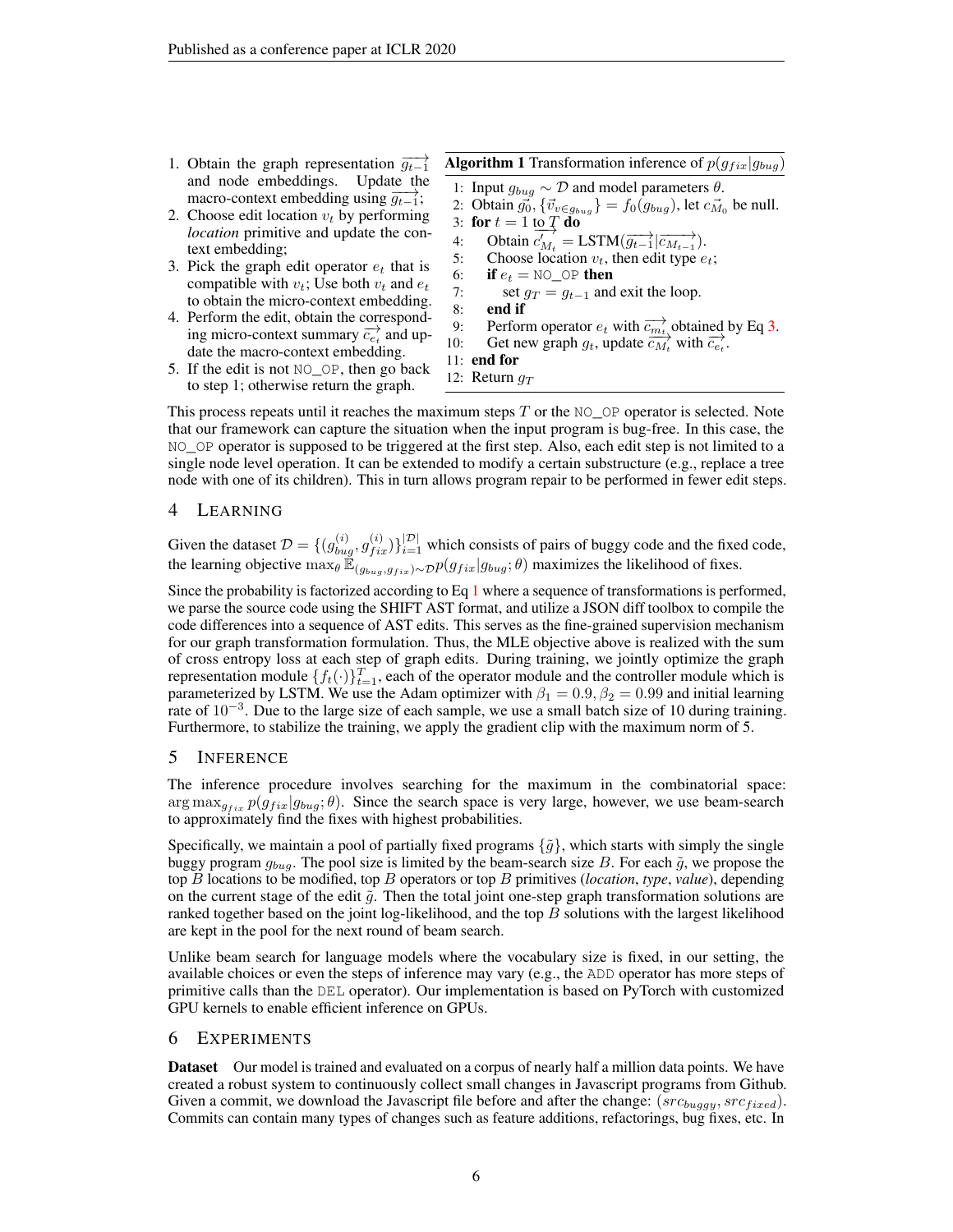|          | ADD   | REP TYPE | REP VAL | DEL    | total   |
|----------|-------|----------|---------|--------|---------|
| train    | 6.473 | 1,864    | 251,097 | 31.281 | 290.715 |
| validate | 790   | 245      | 31,357  | 3.957  | 36.349  |
| test     | 796   | 233      | 31,387  | 3.945  | 36,361  |

<span id="page-6-0"></span>

|              |          | Total   |         | Location | <i>Operator</i> |          | Value                        | <b>Type</b> |         |  |
|--------------|----------|---------|---------|----------|-----------------|----------|------------------------------|-------------|---------|--|
|              | Top- $3$ | $Top-1$ | $Top-3$ | $Top-1$  | $Top-1$         | Top- $3$ | $Top-1$                      | Top- $3$    | $Top-1$ |  |
| <b>TOTAL</b> | 26.1     | 14.2    | 35.5    | 20.4     | 34.4            | 52.3     | 29.1                         | 76.1        | 66.7    |  |
| ADD          | 52.9     | 39.2    | 69.6    | 51.4     | 70.6            | 65.7     | 55.1                         | 76.8        | 68.5    |  |
| REP VAL      | 23.4     | 11.9    | 33.3    | 18.5     | 31.7            | 53.0     | 28.8                         |             |         |  |
| REP TYPE     | 71.7     | 52.4    | 73.0    | 52.8     | 79.4            |          | $\overline{\phantom{a}}$     | 74.7        | 61.0    |  |
| DEL          | 39.6     | 24.8    | 44.0    | 27.5     | 45.8            |          | $\qquad \qquad \blacksquare$ | -           |         |  |
| Random       | .08      | .07     | 2.28    | 1.4      | 27.7            | .01      | .01                          | .27         |         |  |

Table 1: Statistic of  $OneDiff$  dataset. See appendix for more information of other dataset.

Table 2: Evaluation of model on the  $OneDiff$  dataset: accuracy  $(\%)$ .

an attempt to filter our dataset to only include bug fixes, we use a heuristic based on the number of changes to the AST. Our insight is that a commit with a smaller number of AST differences is more likely to be a bug fix than a commit containing large changes. Thus for the experiments, we use three different datasets: OneDiff with precisely one edit; ZeroOneDiff with zero and one edit and ZeroOneTwoDiff with zero, one or two edits. We additionally filter out data points with ASTs larger than 500 nodes as a parameter in our system. A detailed overview of our corpus crawler is available in Appendix [B.](#page-11-0)

#### 6.1 EVALUATION

We train the model for 3 epochs on the training set until the validation loss converges. We tried different configurations of our model with different number of layers and different graph embedding methods besides the generic one in Eq [2.](#page-3-2) We report on these ablation studies in Appendix [C.](#page-14-0)

Table [2](#page-6-0) shows the evaluation results of our model on a held out test set consisting of samples from our OneDiff dataset. Additional experiments on ZeroOneDiff and ZeroOneTwoDiff datasets are available in Appendix [A.](#page-11-1) We also provide experimental results with respect to different configurations.

Accuracy is shown for each graph edit operation type. Accuracy is measured in a complete discrete graph edit operation step. For example consider Figure  $1a$ , in which we edit an object property name with the REP\_VAL operation. If the model incorrectly predicts the edit operation to be of type DEL, then it will not go on to predict a *value*. In this case, the model will be penalized twice in the operation accuracy as well as the value accuracy. A prediction is considered totally correct only if the entire sequence of graph edit primitives is correct. Note that top-1 greedy prediction is not always among top-3 when beam search is used. Additionally, operator prediction is only evaluated on the top prediction as the search space only includes four operators.

To demonstrate the magnitude of the search space, we compare HOPPITY to a model that selects uniformly at random, in each step of the graph edit process. The random model performs well at operation type selection since the search space only has four options (ADD, REP\_VAL, REP\_TYPE, DEL). However, after the operation type is predicted, the random model's accuracy drops, as there are up to 500 nodes in the buggy AST. When it predicts value, the accuracy drops even further as our vocabulary contains 5,000 values. Lastly, type prediction has slightly better accuracy than value prediction because the number of the types of AST nodes in total is smaller than our vocabulary.

#### 6.2 BASELINES

As existing approaches cannot be applied for comparison in Table [7,](#page-11-2) we adapt the baselines to some restricted settings in this section. We report the results on the OneDiff dataset as most of the baselines target repair of a single bug. Note that for all comparisons we provide equal amounts of information to HOPPITY and the baseline without retraining our model.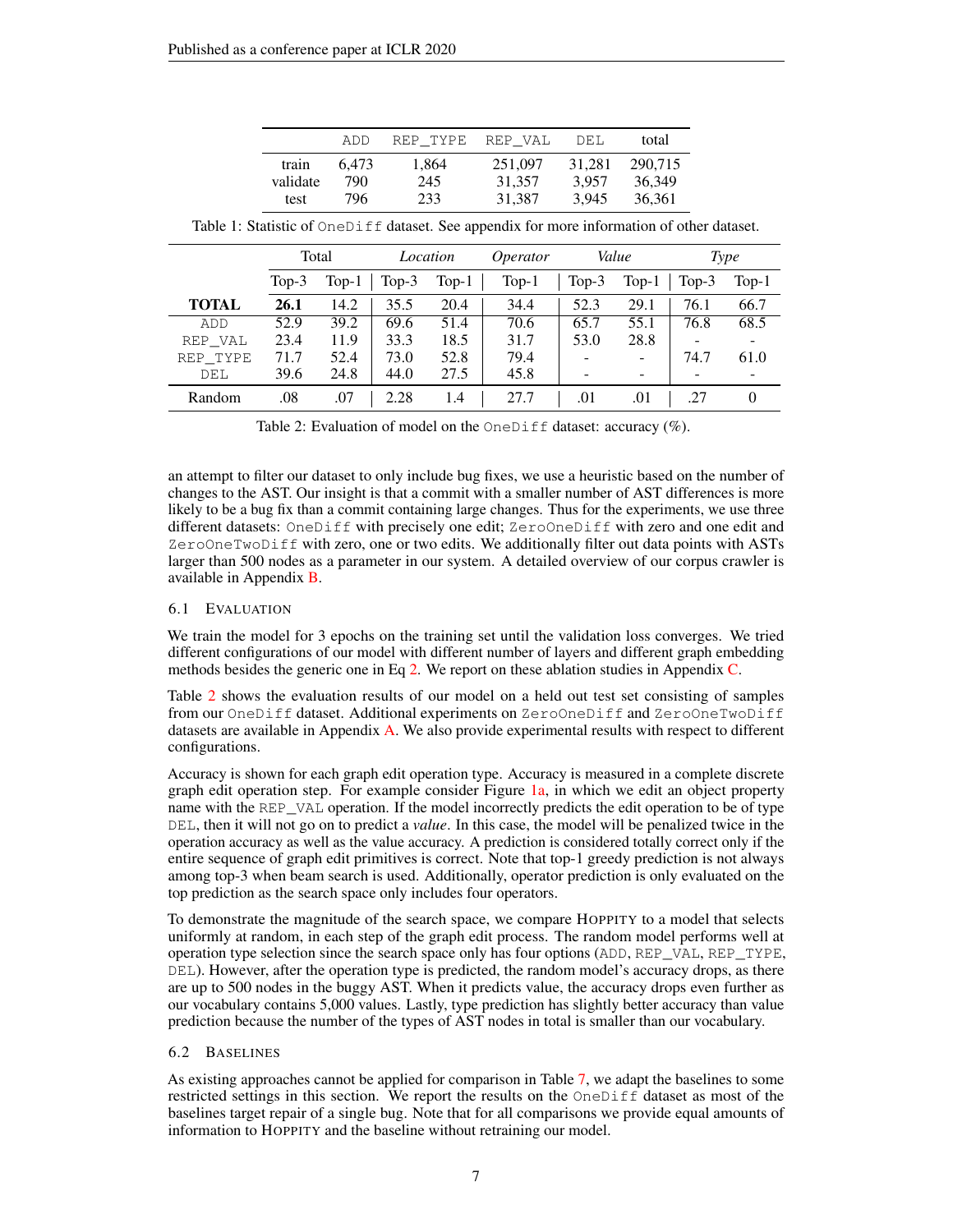<span id="page-7-0"></span>

| Type GGNN-Rep GGNN-Cls HOPPITY |          |          |                              | $Top-1$ Top-3 |
|--------------------------------|----------|----------|------------------------------|---------------|
| Top-1 $53.2\%$                 | $99.6\%$ | $90.0\%$ | $HOPPITY$ 67.7% 73.3%        |               |
| Top-3 $85.8\%$                 | $99.6\%$ | 94.8%    | Sequence R $64.2\%$ $68.6\%$ |               |

Table 3: REP\_TYPE accuracies with location+op. Table 5: Overall OneDiff accuracy with location.

|         |          |          |          | Bug Type                  | Amount       | TAJS. | <b>HOPPITY</b> |
|---------|----------|----------|----------|---------------------------|--------------|-------|----------------|
| Value   | GGNN-Rep | GGNN-RNN | HOPPITY  | <b>Undefined Property</b> |              |       |                |
|         |          |          |          | <b>Functional Bug</b>     |              |       |                |
| $Top-1$ | 63.8%    | 60.3%    | $69.1\%$ | Refactoring               | $12^{\circ}$ |       |                |
| $Top-3$ | 67.6%    | 63.6%    | $73.4\%$ | Total                     | 30           |       |                |

Table 4: REP\_VAL accuracies with location+op.

Table 6: Comparison with TAJS.

GGNN: [Allamanis et al.](#page-9-0) [\(2018\)](#page-9-0), uses Gated Graph Neural Networks (GGNN) for two specific bug repair tasks: VARMISUSE, in which the model learns to select the correct variable that should be used at a given location, and VARNAMING, in which the model predicts a variable name based on its usage. We adapt these tasks to compare with HOPPITY on the REP\_TYPE and REP\_VAL tasks. Specifically, for REP\_TYPE prediction we have

- GGNN-Rep: we adopt VARMISUSE to replace with candidate node type and modify the graph structure correspondingly; we use their proposed max-margin formulation for training.
- GGNN-Cls: we perform multi-class classification using the target node and graph embedding.

For REP\_VAL prediction, we also made two versions of adaptations:

- GGNN-Rep: similar to above, here the candidate set is from values in the current graphs plus the top-100 frequent values used for repair in the training set.
- GGNN-RNN: we adopt VARNAMING approach to predict value directly. Due to the huge vocabulary size, we use char-level language model for predicting the replacement.

Table [3](#page-7-0) and [4](#page-7-0) show the comparison when buggy node is known. Regarding the type prediction, as the number of types is large, the likelihood formulation with classification objective outperforms the max-margin loss based one (*i.e.*, GGNN-Rep). As in this limited case GGNN-Cls and HOPPITY are quite similar except for graph representation, the performance is expected to be comparable. As HOPPITY is not trained to predict type fix only, it performs slighly worse than GGNN-Cls. Also for the value prediction, our formulation of pointer on graph is more effective. We found when the space of decisions is large, it is hard to apply structured prediction method like GGNN-Rep in this setting. Since real-world programs are noisy, the sentences used in different programs vary greatly, making it difficult for language models to predict the exact accurate value. A possible extension is to combine the language model with the graph pointer, which we will explore in future work.

SequenceR: The model proposed by [Chen et al.](#page-9-5) [\(2018\)](#page-9-5) is a translation based model that predicts a fixed sequence of tokens when given a buggy line in the source code. We compare with our model by providing location information to both approaches.

Table [5](#page-7-0) summarizes the total accuracy for fixing a single bug. In order to provide a fair comparison, we allow SequenceR to predict the same information as our model (*i.e.*, predict op, value *etc.*in a sequential way), rather than an entire sequence of raw textual tokens. This experiment shows the benefit of formulating code repair with graphs over text tokens.

With the above two baselines, we can see that in the restricted case our model can still yield comparable or even better performances. Given that our model can go for more edits without location information, we believe this tool is more generic and effective for code repair.

TAJS: We also compare the bug detection ability of HOPPITY against TAJS [\(Jensen et al.,](#page-9-7) [2009\)](#page-9-7) which is a well-known static analysis tool for Javascript programs. Automating the comparison for our entire test set proved to be infeasible. For example, TAJS only accepts JavaScript ES5 programs, while the vast majority of current JavaScript projects use ES6 or other variants like React JSX. Another problem is that TAJS does not analyze code that is not invoked, e.g., a library function that is not called by client code. Moreover, determining the right command-line options of TAJS is non-trivial since it provides many options targeting different JavaScript runtime environments. Due to these issues, we forgo a large-scale comparison, and instead pick 30 random points in our test set to manually analyze using TAJS. Table [6](#page-7-0) depicts the results (Appendix [D](#page-14-1) provides further details).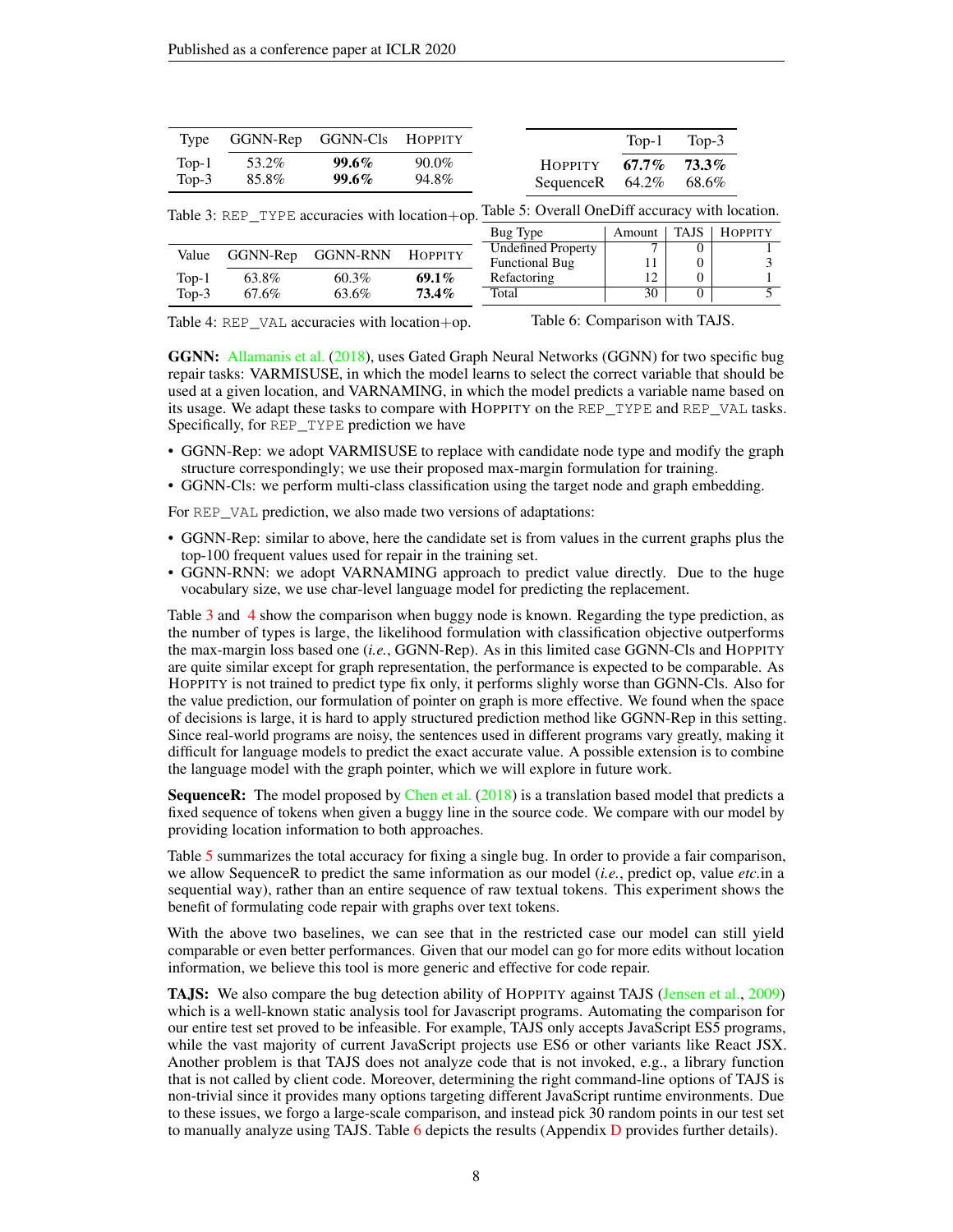We restrict the chosen test points to satisfy a necessary condition for undefined property bugs since TAJS claims to be proficient in detecting this class of bugs. In the process, we also pick some functional bugs, as well as cases of refactoring modifications. By resolving the numerous issues that prevented us from automating the comparison, we were able to run TAJS manually. TAJS failed to detect any real bugs in the 30 test points. While functional bugs and refactoring modifications are beyond TAJS, however, TAJS also raises many unrelated false alarms due to its failures in locating NodeJS libraries, importing JSON files, or recognizing built-in global variables. These warnings are detrimental because TAJS suspends the analysis as soon as it detects what it preceives to be a bug. To further aid TAJS, we omitted parts of each program that are unrelated to the bug, in the hope of driving TAJS's analysis as deep as possible. After all these measures, TAJS managed to detect two of the undefined property bugs (Bug IDs 4 and 6 in Appendix [D\)](#page-14-1).

In contrast, HOPPITY is able to correctly detect 5 bug locations of the 30 testing points within our top 3 predictions. Moreover, HOPPITY also produces 4 patches that are identical to the developer's fixes. Our comparison highlights HOPPITY's two important strengths compared to TAJS. First, HOPPITY relieves developers from the enormous burden of manual configuration. Second, HOPPITY achieves far better performance in detecting as well as fixing the bugs in Javascript programs.

### 7 RELATED WORK

Static analysis for bug detection. Static analyzers such as FindBugs, Error-Prone, and Semmle use syntactic pattern-matching and dataflow analysis to find common bugs. Typically, detecting even a single class of bugs can require dozens or even hundreds of patterns. Coverity [\(Bessey et al.,](#page-9-11) [2010\)](#page-9-11), SonarQube, and Clang Static Analyzer check for semantic inconsistencies in code based on more sophisticated path analyses. Infer [\(Calcagno et al.,](#page-9-12) [2015\)](#page-9-12) is built upon sound principles and can prove the absence of certain classes of bugs. TAJS belongs to this category as well. Due to the undecidability of the problem, however, approximations are inevitable which voids the guarantees in practice. Compared to all static analysis tools, HOPPITY offers the following advantages: (1) it targets a board range of programming errors; (2) it not only localizes bugs but also fixes them; and (3) it has significantly higher signal-to-noise ratio (i.e., detects more bugs with less false alarms).

Learning-based bug detection. [Allamanis et al.](#page-9-0) [\(2018\)](#page-9-0) target variable-misuse errors and present a solution based on a gated graph neural network model to predict the correct variable name given a buggy location. [Vasic et al.](#page-10-2) [\(2019\)](#page-10-2) present a pointer network on top of a RNN which outperforms [Al](#page-9-0)[lamanis et al.](#page-9-0) [\(2018\)](#page-9-0) on the same task. DeepBugs [\(Pradel & Sen,](#page-9-1) [2018\)](#page-9-1) proposes a name-based bug detection scheme. Their model is trained to predict three classes of bugs: swapped function arguments, wrong binary operator, and wrong operand in a binary operation. Compared to these models, our approach is capable of detecting and fixing a wide range of errors in Javascript. SequenceR [\(Chen](#page-9-5) [et al.,](#page-9-5) [2018\)](#page-9-5) uses sequence-to-sequence model to translate a buggy code segment into correct one; Getafix [\(Scott et al.,](#page-10-1) [2019\)](#page-10-1) produces human-like bug fixes by learning from past fixes. It employs a hierarchical clustering algorithm that sorts fix patterns according to their generality. While these approaches are general against different types of bugs, they still need the bug location as input.

Graph learning and optimization. Our work is closely related to the literature in graph representation learning and optimization. Our model uses a variant of GNN that is inspired by many representative works [\(Li et al.,](#page-9-13) [2015;](#page-9-13) [Xu et al.,](#page-10-6) [2018;](#page-10-6) [Si et al.,](#page-10-8) [2018\)](#page-10-8), with the adaptation of local value table and pointer mechanism. Our work is also related to auto-regressive graph modeling [Johnson](#page-9-14) [\(2016\)](#page-9-14); [Li et al.](#page-9-10) [\(2018\)](#page-9-10); [Brockschmidt et al.](#page-9-15) [\(2018\)](#page-9-15); [Dai et al.](#page-9-16) [\(2018\)](#page-9-16), but with more generic operations such as subtree deletion and attribute modifications. Some other works model the graph modification in latent space [\(Jin et al.,](#page-9-17) [2018;](#page-9-17) [Yin et al.,](#page-10-9) [2018\)](#page-10-9), but such frameworks lack fine-grained control over the generative process, and thus are not very suitable for performing code repair.

### 8 CONCLUSION

We proposed an end-to-end learning-based approach to detect and fix bugs in Javascript programs. We realized the approach in a tool HOPPITY and demonstrated that it correctly predicts 9,490 out of 36,361 code changes in real programs on Github. In the future, we plan to expand the targeted bugs to include those that are caused by the interdependence among multiple files or that require multiple steps to fix. We will also deploy HOPPITY in an IDE to further evaluate its accuracy and utility. Finally, we plan to extend our learning framework to support other languages. Due to its language-independence, we believe HOPPITY will benefit developers beyond Javascript as well.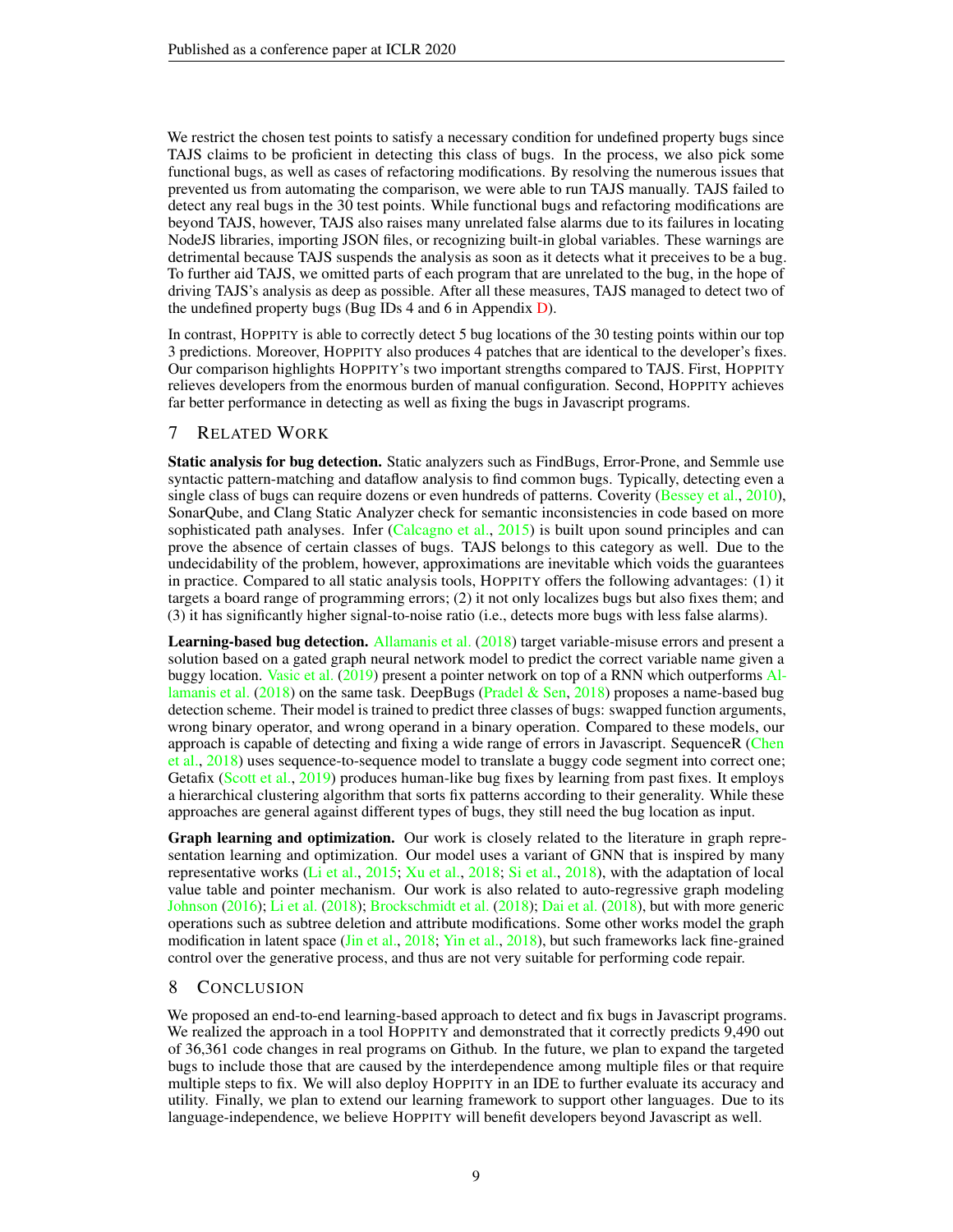#### **ACKNOWLEDGMENTS**

We thank the reviewers for their insightful comments. This research was supported in part by NSF awards #1836936 and #1836822, ONR award #N00014-18-1-2021, and Facebook research awards.

#### **REFERENCES**

- <span id="page-9-0"></span>Miltiadis Allamanis, Marc Brockschmidt, and Mahmoud Khademi. Learning to represent programs with graphs. *International Conference on Learning Representations*, 2018.
- <span id="page-9-8"></span>Thomas Ball, Mayur Naik, and Sriram K. Rajamani. From symptom to cause: Localizing errors in counterexample traces. In *Proceedings of the 30th ACM SIGPLAN-SIGACT Symposium on Principles of Programming Languages*, 2003.
- <span id="page-9-11"></span>Al Bessey, Ken Block, Ben Chelf, Andy Chou, Bryan Fulton, Seth Hallem, Charles Henri-Gros, Asya Kamsky, Scott McPeak, and Dawson Engler. A few billion lines of code later: Using static analysis to find bugs in the real world. *Communications of the ACM*, 53(2), February 2010.
- <span id="page-9-15"></span>Marc Brockschmidt, Miltiadis Allamanis, Alexander L Gaunt, and Oleksandr Polozov. Generative code modeling with graphs. *arXiv preprint arXiv:1805.08490*, 2018.
- <span id="page-9-12"></span>Cristiano Calcagno, Dino Distefano, Jeremy Dubreil, Dominik Gabi, Pieter Hooimeijer, Martino Luca, Peter O'Hearn, Irene Papakonstantinou, Jim Purbrick, and Dulma Rodriguez. Moving fast with software verification. In *NASA Formal Method Symposium*, 2015.
- <span id="page-9-5"></span>Zimin Chen, Steve Kommrusch, Michele Tufano, Louis-Noël Pouchet, Denys Poshyvanyk, and Martin Monperrus. Sequencer: Sequence-to-sequence learning for end-to-end program repair. *arXiv preprint arXiv:1901.01808*, 2018.
- <span id="page-9-16"></span>Hanjun Dai, Hui Li, Tian Tian, Xin Huang, Lin Wang, Jun Zhu, and Le Song. Adversarial attack on graph structured data. *arXiv preprint arXiv:1806.02371*, 2018.
- <span id="page-9-2"></span>Github. State of the Octoverse. https://octoverse.github.com/#top-languages, 2019.
- <span id="page-9-6"></span>Alex Graves, Greg Wayne, and Ivo Danihelka. Neural turing machines. *arXiv preprint arXiv:1410.5401*, 2014.
- <span id="page-9-4"></span>Jinru Hua, Mengshi Zhang, Kaiyuan Wang, and Sarfraz Khurshid. Sketchfix: A tool for automated program repair approach using lazy candidate generation. In *Proceedings of the 2018 26th ACM Joint Meeting on European Software Engineering Conference and Symposium on the Foundations of Software Engineering*, 2018.
- <span id="page-9-7"></span>Simon Holm Jensen, Anders Møller, and Peter Thiemann. Type analysis for javascript. In *Proceedings of the 16th International Symposium on Static Analysis*, 2009.
- <span id="page-9-17"></span>Wengong Jin, Kevin Yang, Regina Barzilay, and Tommi Jaakkola. Learning multimodal graph-tograph translation for molecular optimization. *arXiv preprint arXiv:1812.01070*, 2018.
- <span id="page-9-14"></span>Daniel D Johnson. Learning graphical state transitions. 2016.
- <span id="page-9-9"></span>Manu Jose and Rupak Majumdar. Cause clue clauses: Error localization using maximum satisfiability. In *Proceedings of the 32nd ACM SIGPLAN Conference on Programming Language Design and Implementation*, 2011.
- <span id="page-9-3"></span>Claire Le Goues, Michael Pradel, and Abhik Roychoudhury. Automated program repair. *Commun. ACM*, 2019.
- <span id="page-9-13"></span>Yujia Li, Daniel Tarlow, Marc Brockschmidt, and Richard Zemel. Gated graph sequence neural networks. *arXiv preprint arXiv:1511.05493*, 2015.
- <span id="page-9-10"></span>Yujia Li, Oriol Vinyals, Chris Dyer, Razvan Pascanu, and Peter Battaglia. Learning deep generative models of graphs. *arXiv preprint arXiv:1803.03324*, 2018.
- <span id="page-9-1"></span>Michael Pradel and Koushik Sen. Deepbugs: A learning approach to name-based bug detection. *Proc. ACM Program. Lang.*, 2(OOPSLA), 2018.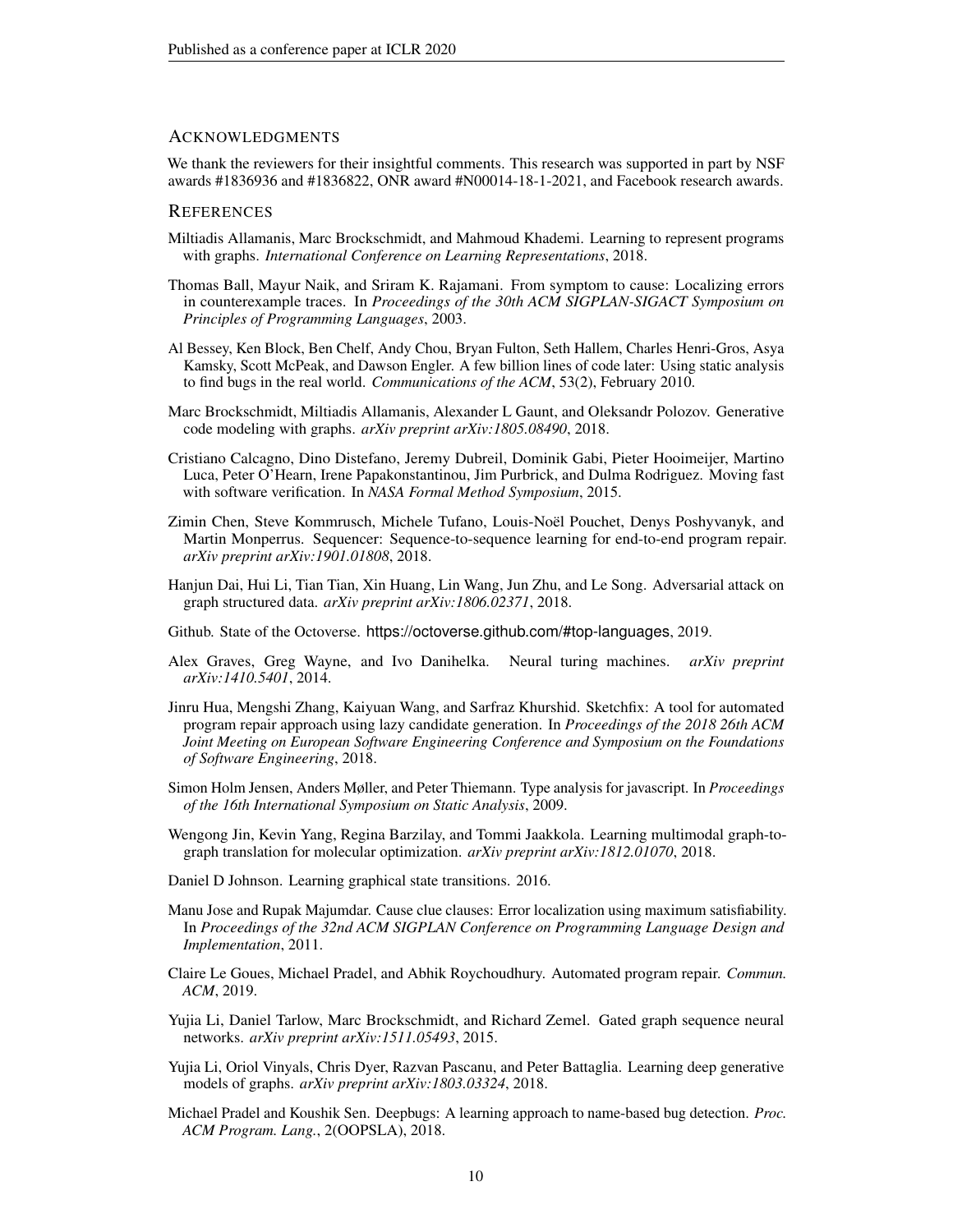- <span id="page-10-0"></span>Caitlin Sadowski, Jeffrey van Gogh, Ciera Jaspan, Emma Söderberg, and Collin Winter. Tricorder: Building a program analysis ecosystem. In *Proceedings of the 37th International Conference on Software Engineering*, 2015.
- <span id="page-10-5"></span>Franco Scarselli, Marco Gori, Ah Chung Tsoi, Markus Hagenbuchner, and Gabriele Monfardini. The graph neural network model. *IEEE Transactions on Neural Networks*, 20(1):61–80, 2008.
- <span id="page-10-1"></span>Andrew Scott, Johannes Bader, and Satish Chandra. Getafix: Learning to fix bugs automatically. volume 2, 2019.
- <span id="page-10-8"></span>Xujie Si, Hanjun Dai, Mukund Raghothaman, Mayur Naik, and Le Song. Learning loop invariants for program verification. In *Advances in Neural Information Processing Systems*, pp. 7751–7762, 2018.
- <span id="page-10-2"></span>Marko Vasic, Aditya Kanade, Petros Maniatis, David Bieber, and Rishabh Singh. Neural program repair by jointly learning to localize and repair. *International Conference on Learning Representations*, 2019.
- <span id="page-10-7"></span>Oriol Vinyals, Meire Fortunato, and Navdeep Jaitly. Pointer networks. In *Advances in Neural Information Processing Systems*, pp. 2692–2700, 2015.
- <span id="page-10-4"></span>Yu Wang, Fengjuan Gao, Linzhang Wang, and Ke Wang. Learning a static bug finder from data. *arXiv preprint arXiv:1907.05579*, 2019.
- <span id="page-10-6"></span>Keyulu Xu, Weihua Hu, Jure Leskovec, and Stefanie Jegelka. How powerful are graph neural networks? *arXiv preprint arXiv:1810.00826*, 2018.
- <span id="page-10-9"></span>Pengcheng Yin, Graham Neubig, Miltiadis Allamanis, Marc Brockschmidt, and Alexander L Gaunt. Learning to represent edits. *arXiv preprint arXiv:1810.13337*, 2018.

<span id="page-10-3"></span>Nicholas C. Zakas. ESLint. https://eslint.org/, 2013.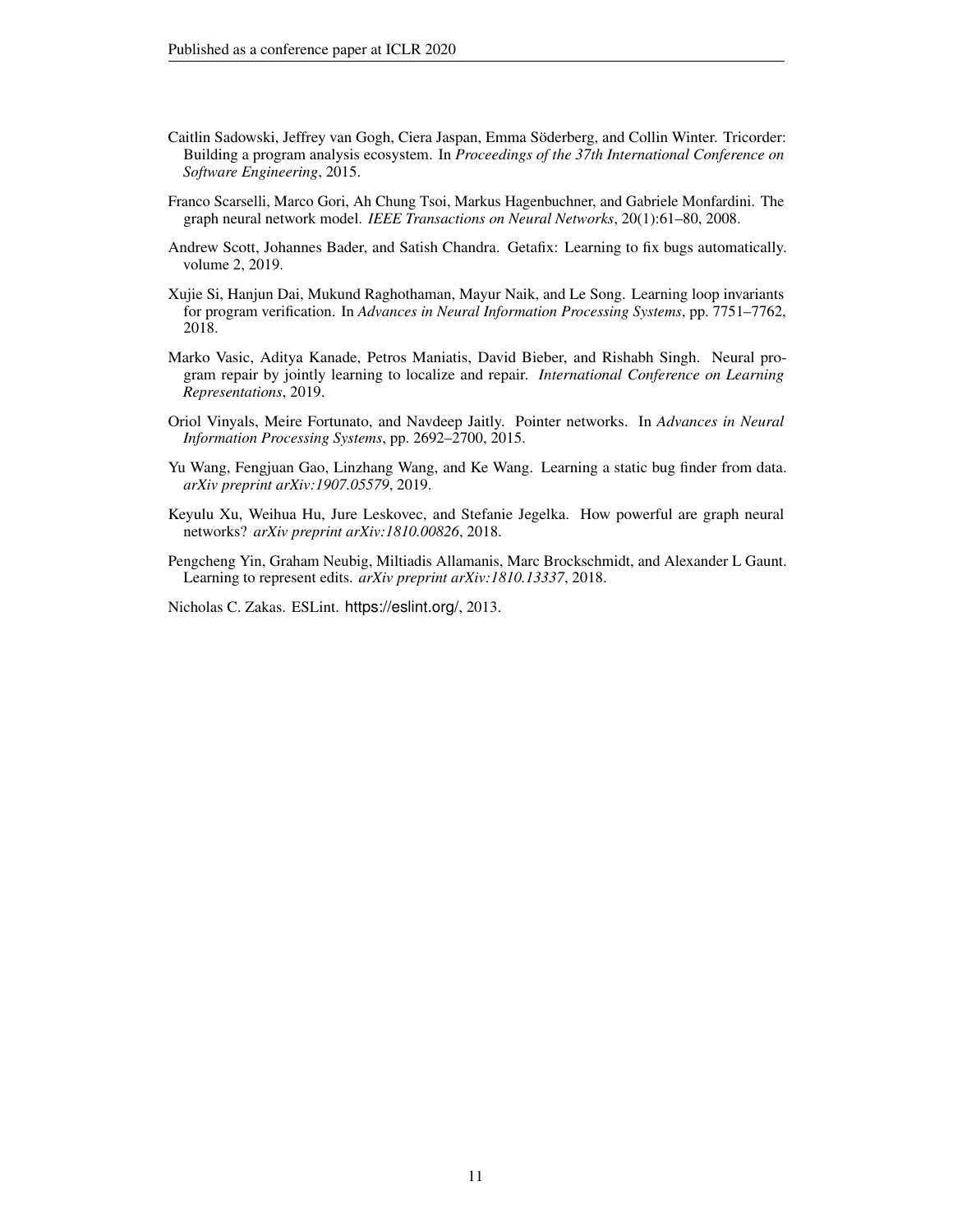<span id="page-11-2"></span>

|                |         | Total   |         | Location | <i>Operator</i> |         | Value   | Type    |         |  |
|----------------|---------|---------|---------|----------|-----------------|---------|---------|---------|---------|--|
|                | $Top-3$ | $Top-1$ | $Top-3$ | $Top-1$  | $Top-1$         | $Top-3$ | $Top-1$ | $Top-3$ | $Top-1$ |  |
| ZeroOneTwoDiff | 40.8    | 29.7    | 18.9    | 3.9      | 30.3            | 35.0    | 6.5     | 38.6    | 3.4     |  |
| ZeroOneDiff    | 51.6    | 34.5    | 27.1    | 5.5      | 35.6            | 45.4    | 10.4    | 73.9    | 58.9    |  |
| OneDiff        | 26.1    | 14.2    | 35.5    | 20.4     | 34.4            | 52.3    | 29.1    | 76.1    | 66.7    |  |
| Random         | .08     | .07     | 2.28    | 1.4      | 27.7            |         | .01     |         |         |  |

### <span id="page-11-1"></span>A ADDITIONAL EXPERIMENTS

Table 7: Evaluation of models on each dataset. The Random model is evaluated on the OneDiff dataset and is shown for comparison.

Full experiment results In addition to the evaluation of samples with one edit Table [7,](#page-11-2) we also evaluate HOPPITY on the following datasets:

- ZeroOneDiff Includes samples with labels of zero or one edit
- ZeroOneTwoDiff Includes samples with labels of zero, one, or two edits.

<span id="page-11-3"></span>We trained models on each dataset for roughly 12 hours on a single GTX 2080Ti GPU. Accuracy on the ZeroOneDiff is the highest as predicting that an AST is not buggy does not consist of any low level primitive predictions. This makes it a much easier prediction for the model than say, an ADD operation which the parent location, left sibling, value, and type must all be predicted correctly in order to be considered accurate.

|                  | <b>TRUE LABEL</b> |              |           |  |  |  |  |  |  |  |
|------------------|-------------------|--------------|-----------|--|--|--|--|--|--|--|
|                  |                   | <b>BUGGY</b> | NOT BUGGY |  |  |  |  |  |  |  |
| <b>PREDICTED</b> | ALARM             | 10.293       | 7.210     |  |  |  |  |  |  |  |
|                  | NO ALARM          | 26.517       | 20,605    |  |  |  |  |  |  |  |

False positive/negative study An evaluation of false positives and false negatives is available in Table [8.](#page-11-3) In this setting, we treat the problem as a classification problem on our  $\text{ZeroOneDiff}$ dataset and our model attempts to predict if a given AST is BUGGY / NOT BUGGY. If the model predicts ADD, REP\_VAL, REP\_TYPE, or DEL, we consider this a prediction of "BUGGY." Accordingly, if the model predicts NO\_OP, we consider this to be a prediction of "NOT BUGGY."

<span id="page-11-4"></span>Accuracy v.s. size of graph To demonstrate the affect of AST size on HOPPITY's prediction accuracy on the OneDiff dataset, we include Figure [4.](#page-12-0) As expected, AST size and accuracy are inversely related.

|   | Beam Size (k) Top-k Accuracy $(\%)$ |
|---|-------------------------------------|
|   | 14.37%                              |
| 2 | 21.10\%                             |
| 3 | 26.14%                              |
|   | 30.12%                              |
| 5 | 33.58%                              |

| Table 9: Accuracy vs beam sizes. |  |  |
|----------------------------------|--|--|
|                                  |  |  |

<span id="page-11-0"></span>Accuracy v.s. beam search size In Table [9](#page-11-4) we compare the performance with different beam sizes on the  $OneDiff$  dataset. As we can see, the top-3 accuracy with beam size 3 is significantly better than top-1 accuracy with just greedy prediction. This is expected, as in the decision process there are 'bottleneck' stages with only a few predictions (e.g., the op prediction). Thus from beam-1 to beam-3 there's huge improvement, but further beyond the performance maxed out.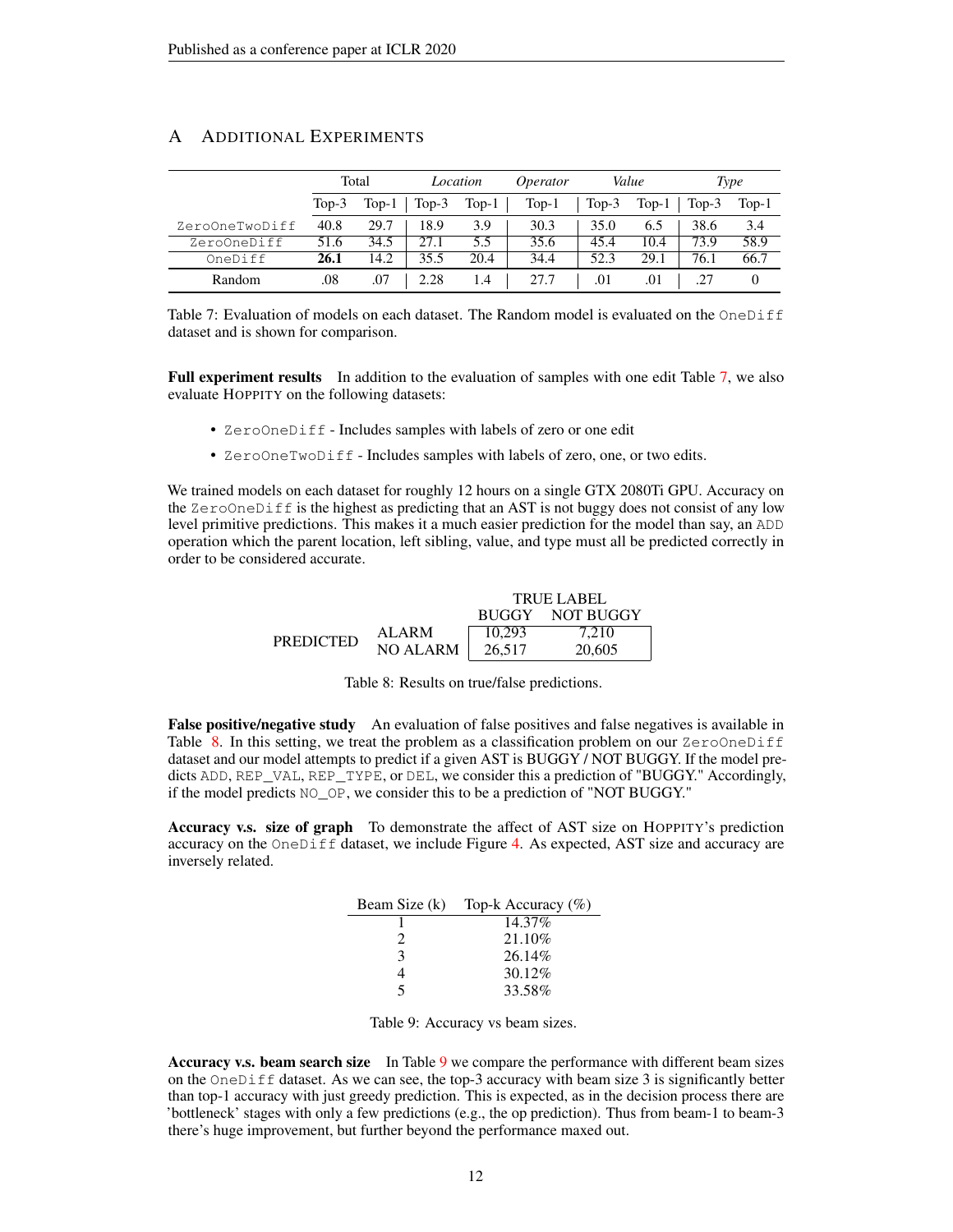<span id="page-12-0"></span>

Figure 4: End-to-end code repair accuracy v.s. size of AST of source code.

### B DATA COLLECTION

We have built a robust system to automatically collect millions of bug-fixes in Javascript programs from Github. Our system continuously crawls Github for commits containing Javascript files and creates a label consisting of the change to the AST corresponding to each such file.

Our system consists of three entirely automated parallel steps:

1. Collect Commits: Our system uses the GH Archive API to easily access Github event data for a specific hour in time. After obtaining all data for the hour, we filter this using the Github API to only include commits that consist of edits to Javascript files.

2. **Download Files:** As we are obtaining a list of valid commits from step 1, we begin downloading the pair:  $(src_{buggy}, src_{fixed})$  where  $src_{buggy}$  is the file prior to the commit, and  $src_{fixed}$  is the file following the commit that contains the changes made.

3. Create Label: For each Javascript file downloaded, we parse the source code into a JSON format of the AST. Our system uses the SHIFT AST<sup>[1](#page-12-1)</sup>. Abstract Syntax Tree representations are designed to naturally and intuitively represent the structure of the source code. Because of this design goal, small changes in the source code can often lead to very large changes in the AST. We chose the SHIFT AST representation with consideration to our goal of maximizing the number of commits with only one difference between the ASTs. This component produces a pair of ASTs:  $(AST_{buggy}, AST_{fixed})$ , at which point a JSON differencing algorithm, fast-json-patch  $^2$  $^2$  is applied to create a label. The label includes the operation type and node edited for each difference between  $AST_{buggy}$  and  $AST_{fixed}$ .

Each step of this process is parallelized in order to grow our corpus as quickly as possible. Our dataset has the advantage that it is continuously growing without human input.

Our system is language independent and highly extensible and modular. For example, it can handle any language so long as it can be parsed into a JSON AST.

For each label, we must download two files  $src_{buggy}$  and  $src_{fixed}$ . Additionally, if source files cannot be parsed into a SHIFT AST, a label cannot be created. For our learning corpus, we limit the dataset to only include labels with one AST difference. Additionally, in an attempt to limit graph size, we only include data points in which the  $AST_{buggy}$  and  $AST_{fixed}$  have less than 500 nodes.

<span id="page-12-1"></span><sup>1</sup> https://shift-ast.org/

<span id="page-12-2"></span><sup>2</sup> https://www.npmjs.com/package/fast-json-patch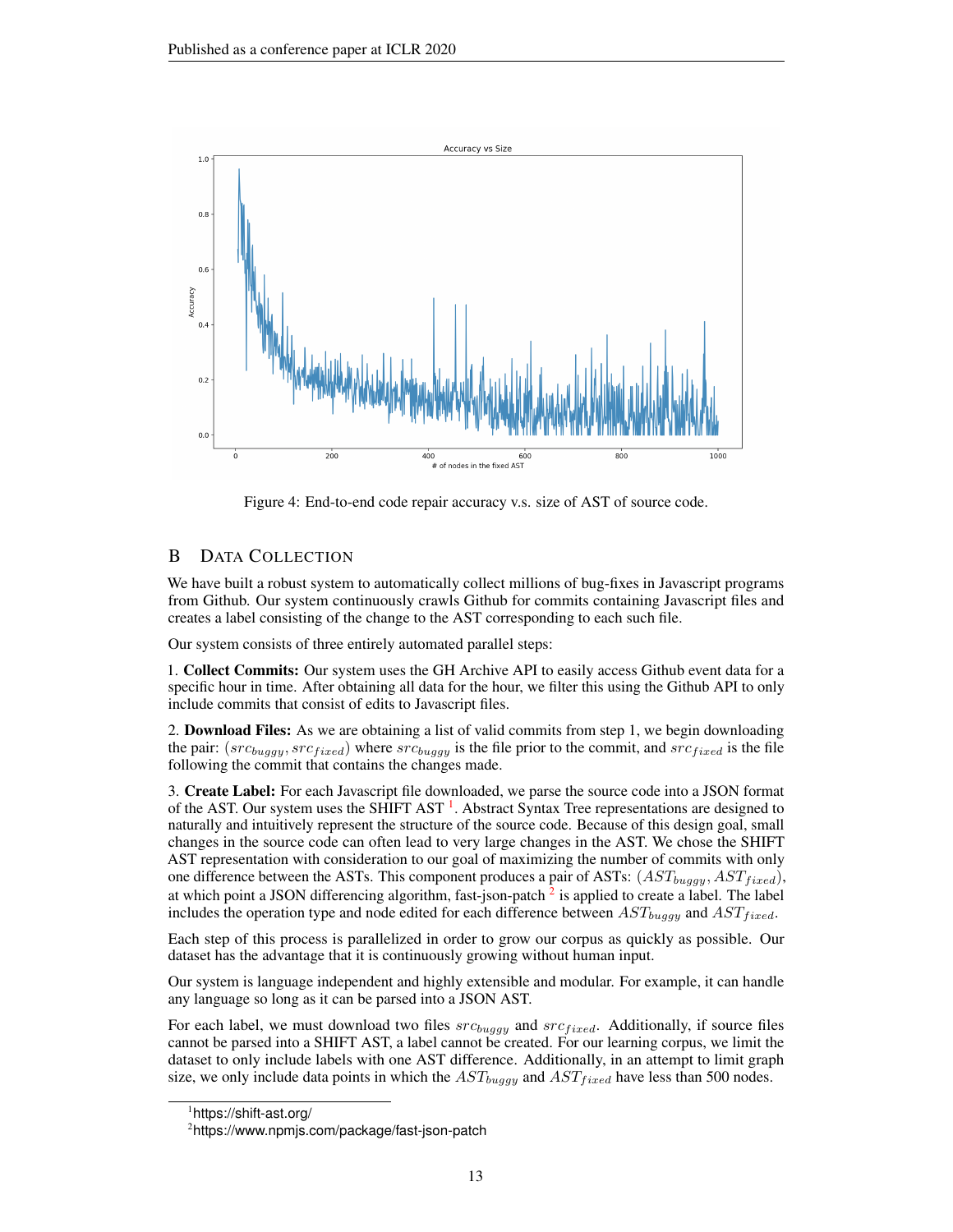<span id="page-13-1"></span>

| Total Files Downloaded:                                   | 52,719,402                                                                          |
|-----------------------------------------------------------|-------------------------------------------------------------------------------------|
| Total Labelled Data Points:                               | 15,225,347                                                                          |
| # AST differences:                                        | # data points:                                                                      |
| ∩<br>$2 - 10$<br>$11-20$<br>$21 - 50$<br>51-100<br>$101+$ | 3,473,391<br>1,863,193<br>3.247.437<br>2,117,977<br>2,047,998<br>858,981<br>921.754 |

Table 10: Data collection statistics.

<span id="page-13-0"></span>

Figure 5: Distribution of number of edits in the entire crawled dataset.

Figure [5](#page-13-0) plots the distribution of number of edits that are recorded in Table [10.](#page-13-1) We can see the distribution is long tail, with majority of edits as 1 or 2.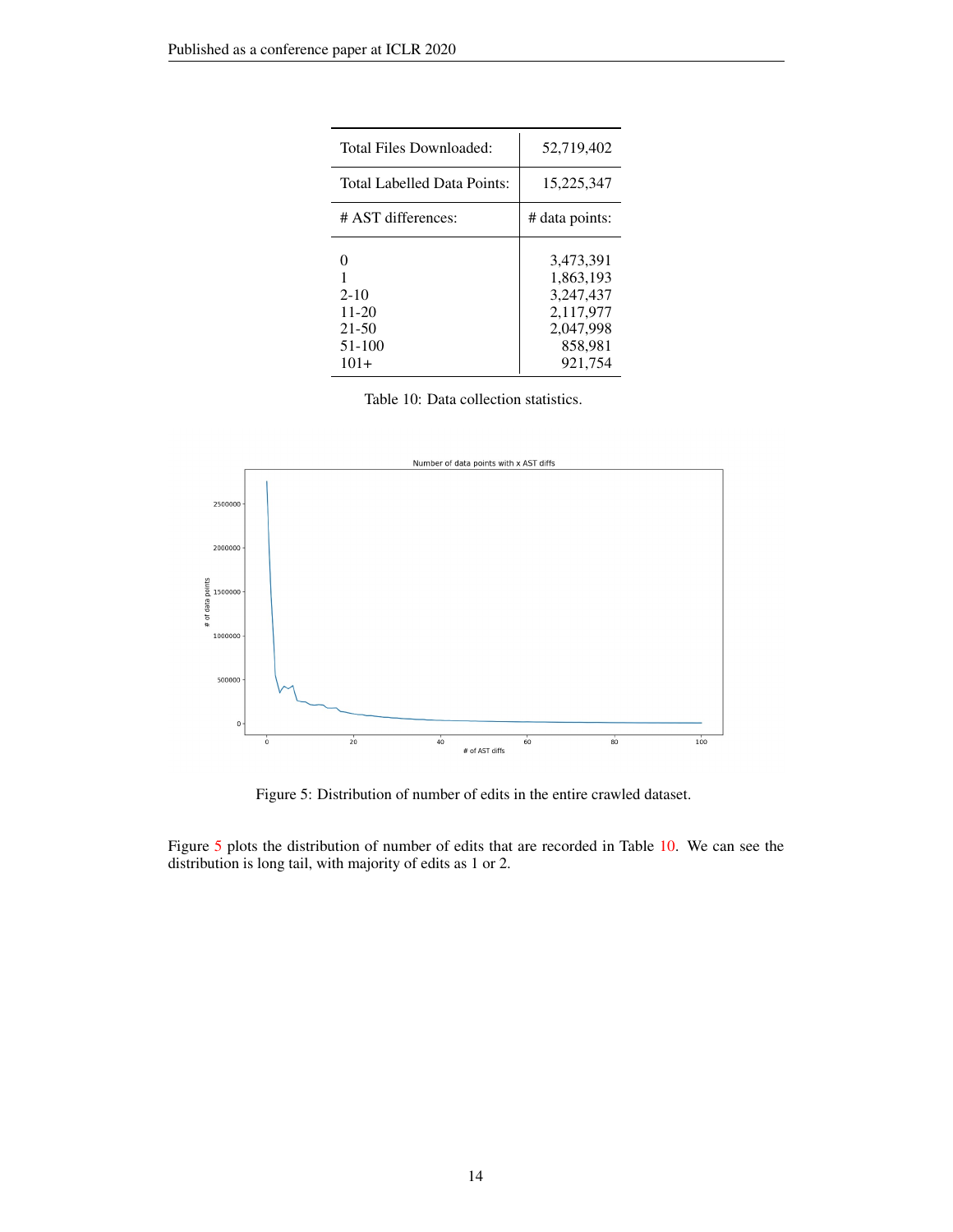### <span id="page-14-0"></span>C ABLATION STUDY

We tried different graph representations with corresponding graph embedding methods. The *multi* represents the multi-graph defined by different edge types, with the parameterization of message passing function mentioned in Eq [2;](#page-3-2) the *code2inv* is the parameterization used in [Si et al.](#page-10-8) [\(2018\)](#page-10-8); the *single* instead uses a single graph with edge types as one-hot edge features. We found that more layers does not lead to better generalization in our setting, and it becomes slower in terms of convergence. So we report the results with 4 layers in our main paper.

| model    | max lv | Total | <i>Operator</i> | Location | Value | Type  |
|----------|--------|-------|-----------------|----------|-------|-------|
| multi    | 20     | 7.63  | 30.0            | 13.1     | 22.6  | 54.5  |
| multi    | 14     | 11.05 | 48.0            | 17.9     | 38.6  | 61.6  |
| multi    | 4      | 13.33 | 53.4            | 36.2     | 38.6  | 56.4  |
| code2inv | 20     | 10.3  | 18.1            | 25.7     | 38.8  | 57.7  |
| code2inv | 14     | 8.92  | 40.0            | 18.1     | 36.0  | 55.9  |
| code2inv | 4      | 13.29 | 30.8            | 18.9     | 28.2  | 68.21 |
| single   | 20     | 5.00  | 20.2            | 10.3     | 14.2  | 44.8  |
| single   | 14     | 10.69 | 67.7            | 18.6     | 49.6  | 38.7  |
| single   | 4      | 12.88 | 55.8            | 20.8     | 43.2  | 55.8  |

<span id="page-14-1"></span>Table 11: Ablation study with different graph embedding parameterizations and different number of layers. Full end-to-end repair accuracy as well as the accuracies for each primitives are reported. All the numbers are for top-1 prediction.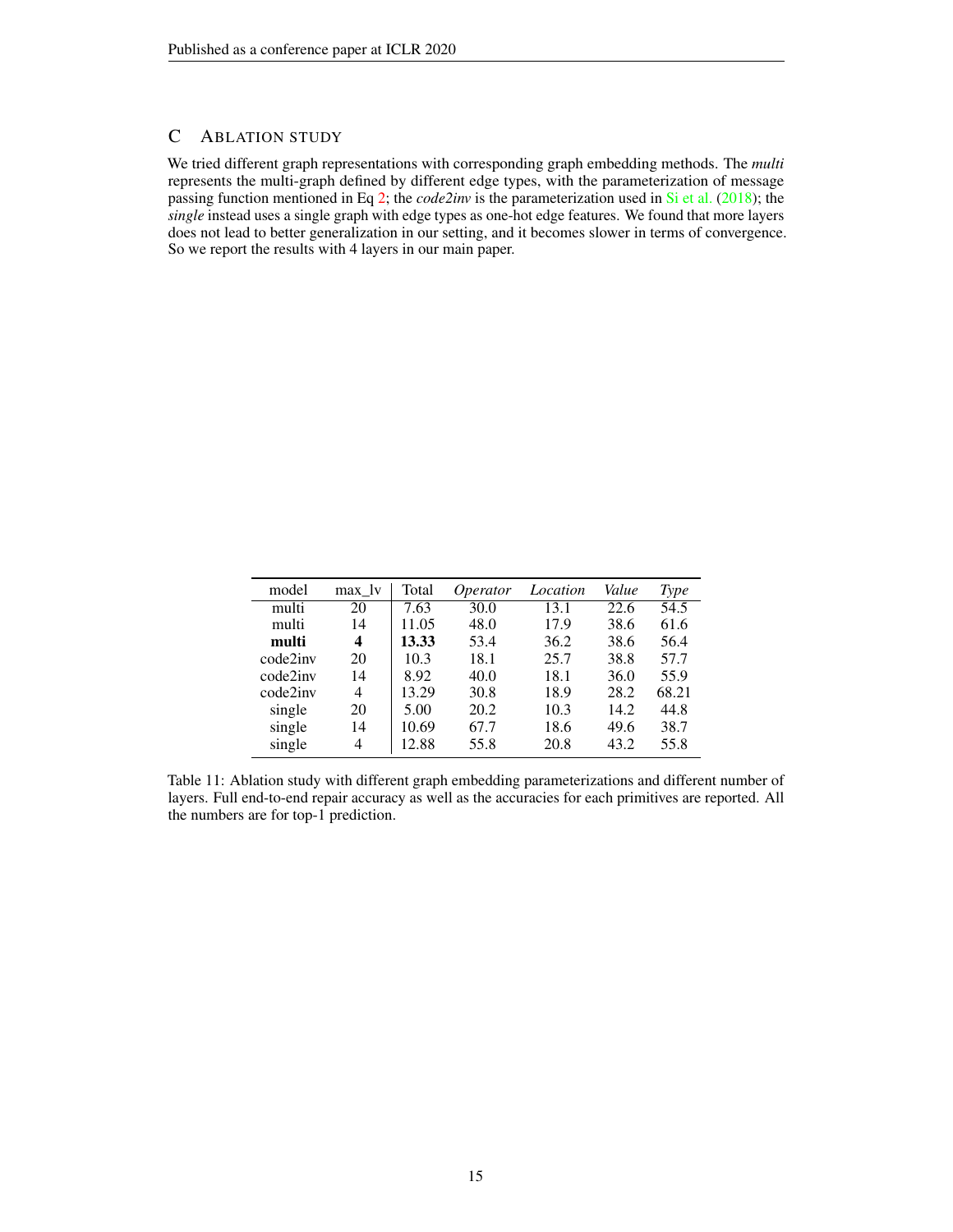|                       | 29                  |                   | 27          | 97                     |                     | 240                   | 23              | $\rm 22$      | $\overline{c}$   | $\infty$             | 5           |             |          | ā                |               |           |                    |                  |                                                         |                     |                   |                |                                 |                 |                                              |                          |           |                   |                                | ₹                   |
|-----------------------|---------------------|-------------------|-------------|------------------------|---------------------|-----------------------|-----------------|---------------|------------------|----------------------|-------------|-------------|----------|------------------|---------------|-----------|--------------------|------------------|---------------------------------------------------------|---------------------|-------------------|----------------|---------------------------------|-----------------|----------------------------------------------|--------------------------|-----------|-------------------|--------------------------------|---------------------|
| org.civicm.civicase   | DiscordWithDatabase | cryptii           | to_rest     | koot                   | pızza-totally-rocks | geekTalks             | simple-crafting | WTF-Adventure | dijinz           | matic.js             | graph-js    | Craxi       | j5-leds  | flom-react       | iotdb-mongodb | Orca      | pandora-validation | <b>AloChat</b>   | react-native-with-redux-react-navigation-v2-boilerplate | hackcincinnati/site | <b>ALFACharts</b> | musketeer-shop | React-QuizComponent             | m-mitrais-mb    | is-dom-and-events-acting-on-events-lab-v-000 | MEAN                     | LetsRoll  | roma2hira         | js-ajax-hitting-apis-lab-v-000 | Github Link to Diff |
| CaseDetailsFileTab.js | help.js             | ROT13.js          | index.js    | before_router_match.js | Form.js             | index.js              | gather.js       | mana.js       | stream_muting.js | getETHFromFaucet.js  | point.js    | display.js  | blink.js | question.js      | count.js      | z, js     | index.js           | Container.js     | splash.js                                               | Advisors.js         | crosshairs.js     | order.js       | QuizQuestion.js                 | ListAlbums.js   | index.js                                     | articles.server.route.js | router.js | convert.js        | index.js                       | Eile                |
| areAvailable()        | print ()            | registerSetting() | testRecipes | utbtao                 | getRecipe           | checkTalkOwnership    | getBehavior     | this._super   | add_messages     | ETHFaucetAddres<br>C | data        | game.draw() | blink    | DataTypes.STRING | then          | erase ()  | addAsyncSetup      | PropTypes.string | COLOR.DARK                                              | color.primary       | Math.floor        | DECIMAL        | (obj).instruction_tex<br>n<br>S | info.type       | JMHHRD . LnnerHHZML                          | sure red . dde           | username  | (elem).value      | login                          | <b>Buggy Code</b>   |
| SAllowed()            | printSplit()        | addSetting()      | preference  | origintrue             | getRecipes          | checkCommentOwnership | getMeta         | this.super    | add_old_messages | FIFINICAL PODRECO    | dataManager | game.run()  | strobe   | DataTypes.TEXT   | make          | explode() | addSyncSetup       | PropTypes.object | <b>COLOR. PANTOME</b>                                   | color.accent        | Math.round        | LNHEGER        | (obj).instruction_text          | info.album_type | elem) : innerHTML                            | urage.param              | userName  | (elem) .innerHTML | name                           | Fixed Code          |

## D 30 RANDOM TESTING POINTS FOR TAJS BASELINE STUDY